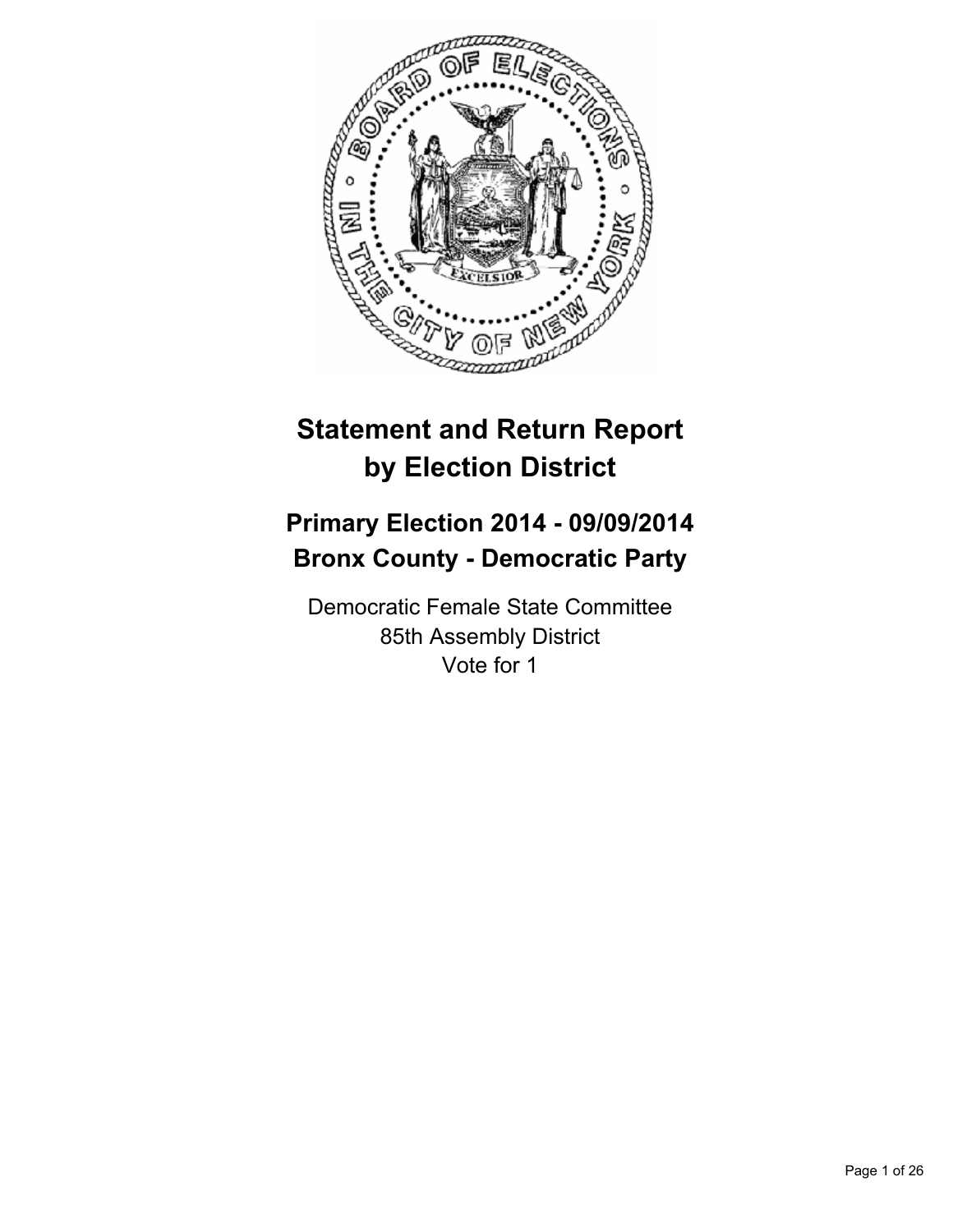

| PUBLIC COUNTER                                           | 87 |
|----------------------------------------------------------|----|
| <b>EMERGENCY</b>                                         | 0  |
| ABSENTEE/MILITARY                                        | 0  |
| <b>FEDERAL</b>                                           | 0  |
| <b>AFFIDAVIT</b>                                         | 0  |
| <b>Total Ballots</b>                                     | 87 |
| Less - Inapplicable Federal/Special Presidential Ballots | 0  |
| <b>Total Applicable Ballots</b>                          | 87 |
| <b>NELLY MEDINA</b>                                      | 41 |
| <b>RAVEN M. ROBINSON</b>                                 | 27 |
| <b>Total Votes</b>                                       | 68 |
| Unrecorded                                               | 19 |

#### **002/85**

| PUBLIC COUNTER                                           | 73 |
|----------------------------------------------------------|----|
| <b>EMERGENCY</b>                                         | 0  |
| ABSENTEE/MILITARY                                        |    |
| <b>FEDERAL</b>                                           | 0  |
| <b>AFFIDAVIT</b>                                         | 0  |
| <b>Total Ballots</b>                                     | 74 |
| Less - Inapplicable Federal/Special Presidential Ballots | 0  |
| <b>Total Applicable Ballots</b>                          | 74 |
| <b>NELLY MEDINA</b>                                      | 47 |
| <b>RAVEN M. ROBINSON</b>                                 | 15 |
| <b>Total Votes</b>                                       | 62 |
| Unrecorded                                               | 12 |
|                                                          |    |

| <b>PUBLIC COUNTER</b>                                    | 100 |
|----------------------------------------------------------|-----|
| <b>EMERGENCY</b>                                         | 0   |
| ABSENTEE/MILITARY                                        | 0   |
| <b>FEDERAL</b>                                           | 0   |
| AFFIDAVIT                                                | 0   |
| <b>Total Ballots</b>                                     | 100 |
| Less - Inapplicable Federal/Special Presidential Ballots | 0   |
| <b>Total Applicable Ballots</b>                          | 100 |
| <b>NELLY MEDINA</b>                                      | 56  |
| <b>RAVEN M. ROBINSON</b>                                 | 23  |
| <b>Total Votes</b>                                       | 79  |
| Unrecorded                                               | 21  |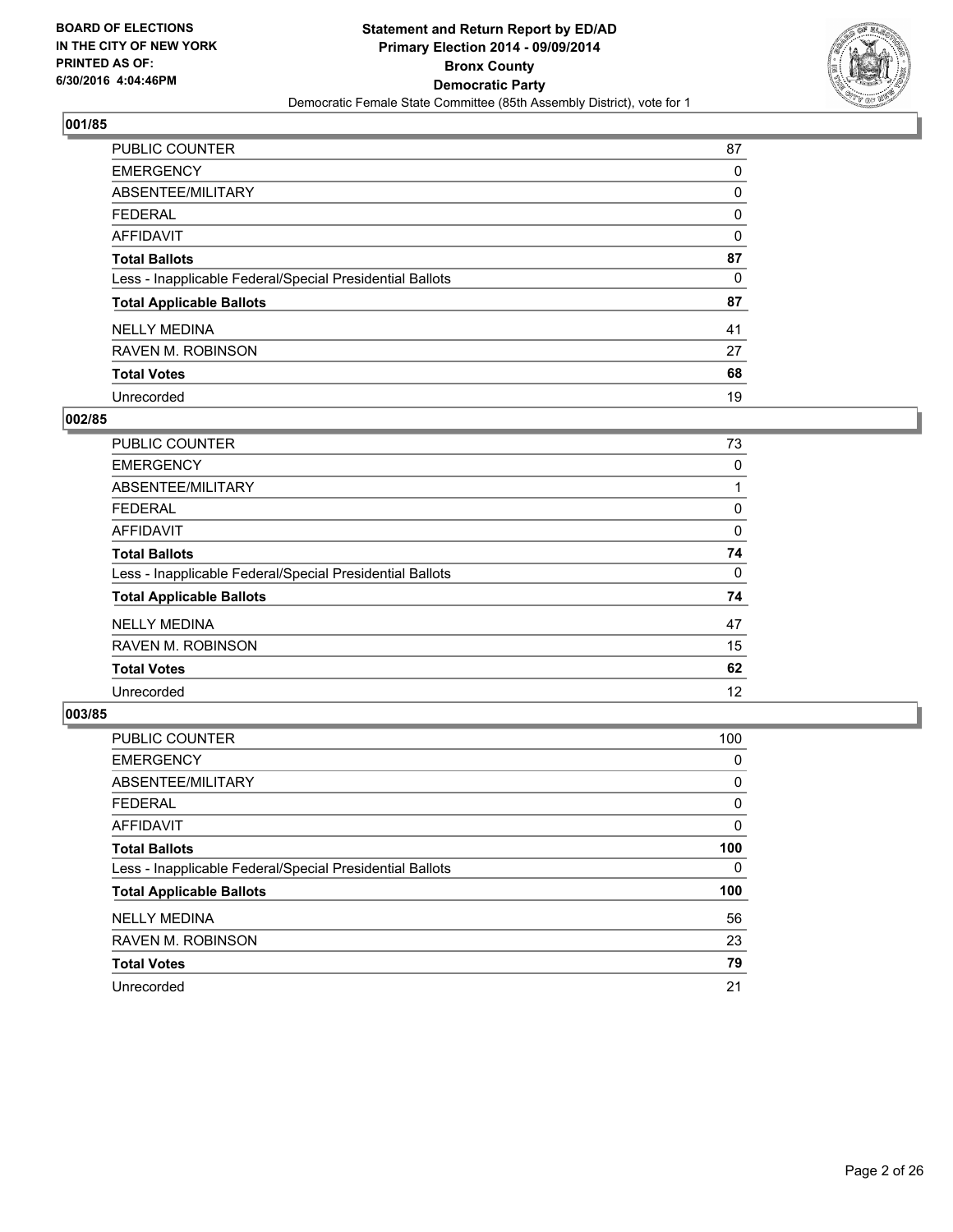

| PUBLIC COUNTER                                           | 44 |
|----------------------------------------------------------|----|
| <b>EMERGENCY</b>                                         | 0  |
| ABSENTEE/MILITARY                                        | 0  |
| <b>FEDERAL</b>                                           | 0  |
| <b>AFFIDAVIT</b>                                         | 0  |
| <b>Total Ballots</b>                                     | 44 |
| Less - Inapplicable Federal/Special Presidential Ballots | 0  |
| <b>Total Applicable Ballots</b>                          | 44 |
| <b>NELLY MEDINA</b>                                      | 27 |
| <b>RAVEN M. ROBINSON</b>                                 | 6  |
| <b>Total Votes</b>                                       | 33 |
| Unrecorded                                               | 11 |

#### **005/85**

| PUBLIC COUNTER                                           | 58 |
|----------------------------------------------------------|----|
| <b>EMERGENCY</b>                                         | 0  |
| ABSENTEE/MILITARY                                        | 0  |
| <b>FEDERAL</b>                                           | 0  |
| <b>AFFIDAVIT</b>                                         |    |
| <b>Total Ballots</b>                                     | 59 |
| Less - Inapplicable Federal/Special Presidential Ballots | 0  |
| <b>Total Applicable Ballots</b>                          | 59 |
| <b>NELLY MEDINA</b>                                      | 34 |
| <b>RAVEN M. ROBINSON</b>                                 | 11 |
| <b>Total Votes</b>                                       | 45 |
| Unrecorded                                               | 14 |

| <b>PUBLIC COUNTER</b>                                    | 29 |
|----------------------------------------------------------|----|
| <b>EMERGENCY</b>                                         | 0  |
| ABSENTEE/MILITARY                                        | 0  |
| <b>FEDERAL</b>                                           | 0  |
| AFFIDAVIT                                                |    |
| <b>Total Ballots</b>                                     | 30 |
| Less - Inapplicable Federal/Special Presidential Ballots | 0  |
| <b>Total Applicable Ballots</b>                          | 30 |
| <b>NELLY MEDINA</b>                                      | 16 |
| <b>RAVEN M. ROBINSON</b>                                 | 4  |
| <b>Total Votes</b>                                       | 20 |
| Unrecorded                                               | 10 |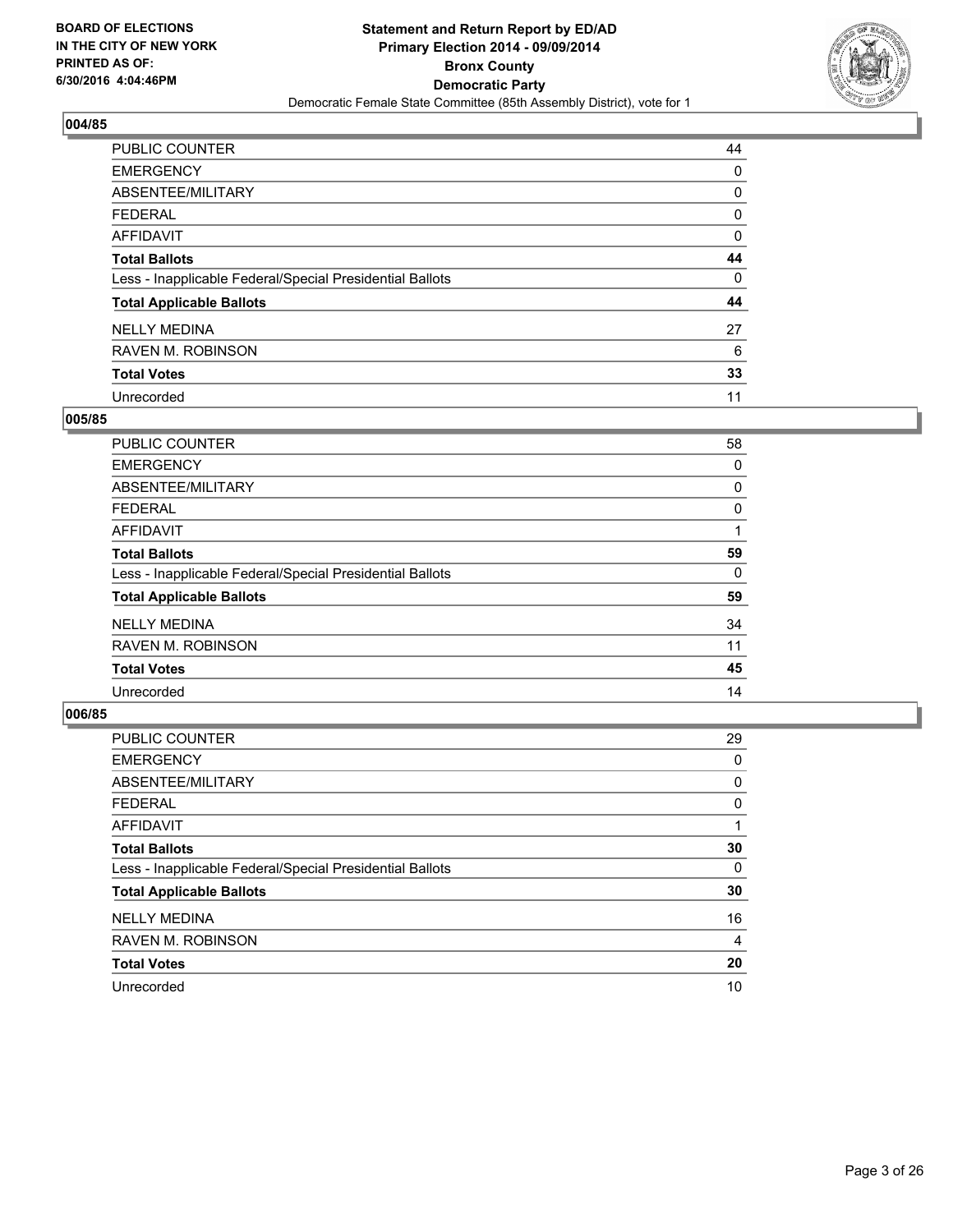

| PUBLIC COUNTER                                           | 68 |
|----------------------------------------------------------|----|
| <b>EMERGENCY</b>                                         | 0  |
| ABSENTEE/MILITARY                                        | 0  |
| <b>FEDERAL</b>                                           | 0  |
| <b>AFFIDAVIT</b>                                         | 0  |
| <b>Total Ballots</b>                                     | 68 |
| Less - Inapplicable Federal/Special Presidential Ballots | 0  |
| <b>Total Applicable Ballots</b>                          | 68 |
| <b>NELLY MEDINA</b>                                      | 49 |
| <b>RAVEN M. ROBINSON</b>                                 | 9  |
| <b>Total Votes</b>                                       | 58 |
| Unrecorded                                               | 10 |

#### **008/85**

| <b>PUBLIC COUNTER</b>                                    | 66             |
|----------------------------------------------------------|----------------|
| <b>EMERGENCY</b>                                         | 0              |
| ABSENTEE/MILITARY                                        | $\overline{2}$ |
| FEDERAL                                                  | 0              |
| AFFIDAVIT                                                | 0              |
| <b>Total Ballots</b>                                     | 68             |
| Less - Inapplicable Federal/Special Presidential Ballots | 0              |
| <b>Total Applicable Ballots</b>                          | 68             |
| <b>NELLY MEDINA</b>                                      | 42             |
| <b>RAVEN M. ROBINSON</b>                                 | 14             |
| UNATTRIBUTABLE WRITE-IN (WRITE-IN)                       | 1              |
| <b>Total Votes</b>                                       | 57             |
| Unrecorded                                               | 11             |

| <b>PUBLIC COUNTER</b>                                    | 43 |
|----------------------------------------------------------|----|
| <b>EMERGENCY</b>                                         | 0  |
| ABSENTEE/MILITARY                                        |    |
| <b>FEDERAL</b>                                           | 0  |
| AFFIDAVIT                                                | 0  |
| <b>Total Ballots</b>                                     | 44 |
| Less - Inapplicable Federal/Special Presidential Ballots | 0  |
| <b>Total Applicable Ballots</b>                          | 44 |
| <b>NELLY MEDINA</b>                                      | 28 |
| <b>RAVEN M. ROBINSON</b>                                 | 8  |
| <b>Total Votes</b>                                       | 36 |
| Unrecorded                                               | 8  |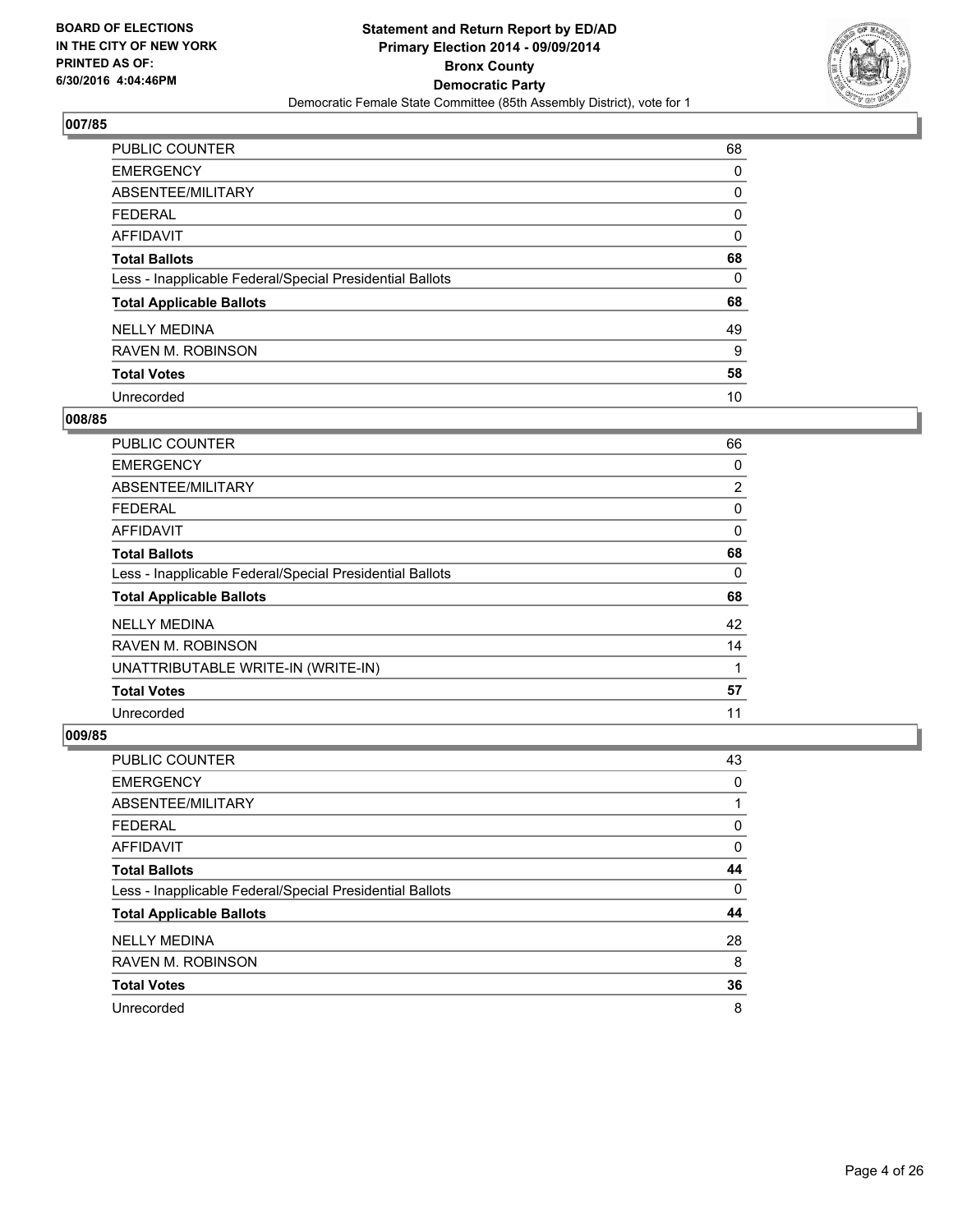

| PUBLIC COUNTER                                           | 67 |
|----------------------------------------------------------|----|
| <b>EMERGENCY</b>                                         | 0  |
| ABSENTEE/MILITARY                                        |    |
| <b>FEDERAL</b>                                           | 0  |
| <b>AFFIDAVIT</b>                                         | 0  |
| <b>Total Ballots</b>                                     | 68 |
| Less - Inapplicable Federal/Special Presidential Ballots | 0  |
| <b>Total Applicable Ballots</b>                          | 68 |
| <b>NELLY MEDINA</b>                                      | 28 |
| <b>RAVEN M. ROBINSON</b>                                 | 24 |
| <b>Total Votes</b>                                       | 52 |
| Unrecorded                                               | 16 |

#### **011/85**

| PUBLIC COUNTER                                           | 113 |
|----------------------------------------------------------|-----|
| <b>EMERGENCY</b>                                         | 0   |
| ABSENTEE/MILITARY                                        | 4   |
| FEDERAL                                                  | 0   |
| <b>AFFIDAVIT</b>                                         | 0   |
| <b>Total Ballots</b>                                     | 117 |
| Less - Inapplicable Federal/Special Presidential Ballots | 0   |
| <b>Total Applicable Ballots</b>                          | 117 |
| <b>NELLY MEDINA</b>                                      | 63  |
| <b>RAVEN M. ROBINSON</b>                                 | 20  |
| <b>Total Votes</b>                                       | 83  |
| Unrecorded                                               | 34  |

| PUBLIC COUNTER                                           | 81 |
|----------------------------------------------------------|----|
| <b>EMERGENCY</b>                                         | 0  |
| ABSENTEE/MILITARY                                        | 3  |
| <b>FEDERAL</b>                                           | 0  |
| <b>AFFIDAVIT</b>                                         |    |
| <b>Total Ballots</b>                                     | 85 |
| Less - Inapplicable Federal/Special Presidential Ballots | 0  |
| <b>Total Applicable Ballots</b>                          | 85 |
| <b>NELLY MEDINA</b>                                      | 42 |
| <b>RAVEN M. ROBINSON</b>                                 | 22 |
| <b>Total Votes</b>                                       | 64 |
| Unrecorded                                               | 21 |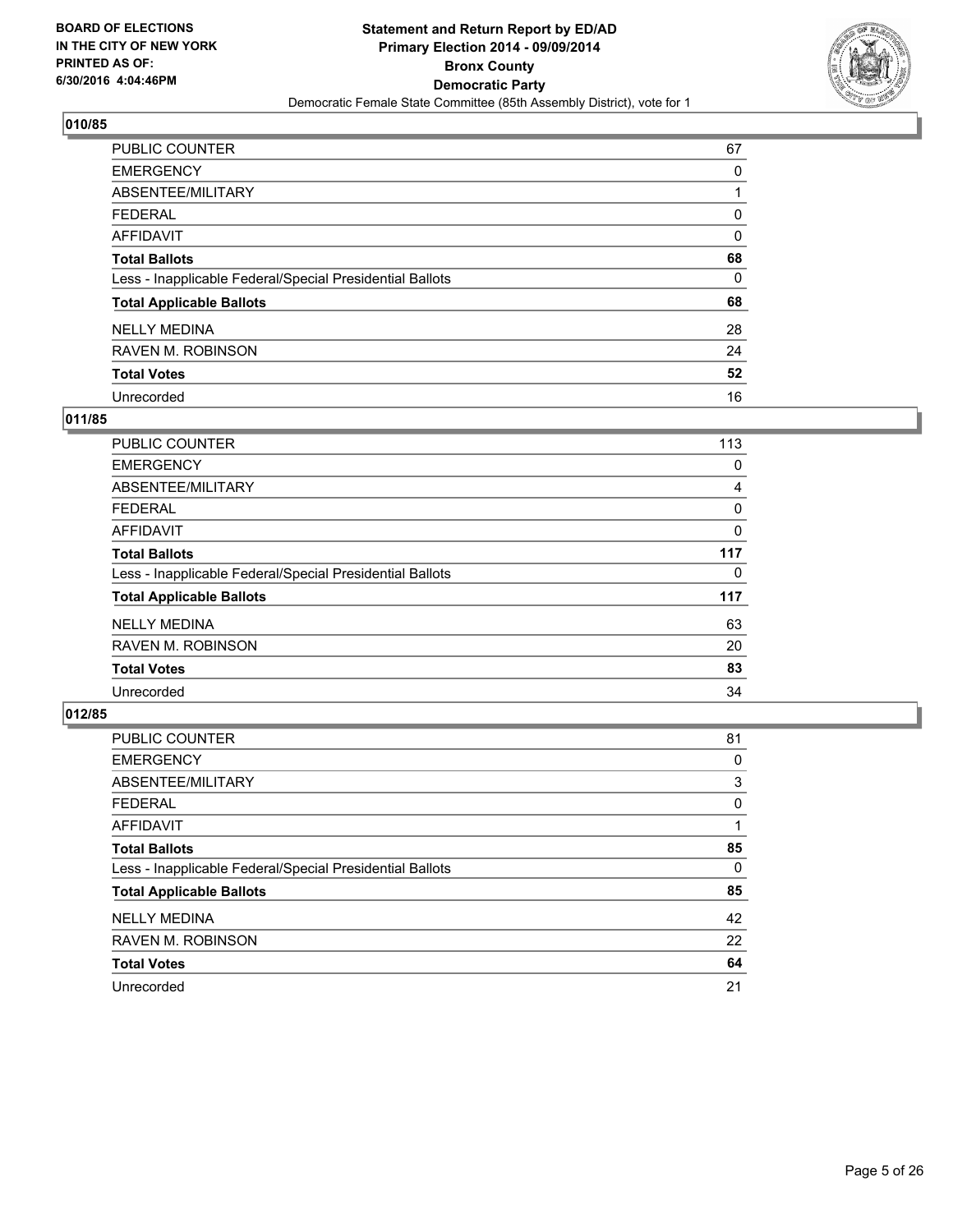

| PUBLIC COUNTER                                           | 132 |
|----------------------------------------------------------|-----|
| <b>EMERGENCY</b>                                         | 0   |
| ABSENTEE/MILITARY                                        | 4   |
| <b>FEDERAL</b>                                           | 0   |
| <b>AFFIDAVIT</b>                                         | 0   |
| <b>Total Ballots</b>                                     | 136 |
| Less - Inapplicable Federal/Special Presidential Ballots | 0   |
| <b>Total Applicable Ballots</b>                          | 136 |
| <b>NELLY MEDINA</b>                                      | 33  |
| <b>RAVEN M. ROBINSON</b>                                 | 76  |
| <b>Total Votes</b>                                       | 109 |
| Unrecorded                                               | 27  |

#### **014/85**

| PUBLIC COUNTER                                           | 35 |
|----------------------------------------------------------|----|
| <b>EMERGENCY</b>                                         | 0  |
| ABSENTEE/MILITARY                                        | 0  |
| <b>FEDERAL</b>                                           | 0  |
| <b>AFFIDAVIT</b>                                         |    |
| <b>Total Ballots</b>                                     | 36 |
| Less - Inapplicable Federal/Special Presidential Ballots | 0  |
| <b>Total Applicable Ballots</b>                          | 36 |
| <b>NELLY MEDINA</b>                                      | 21 |
| <b>RAVEN M. ROBINSON</b>                                 | 4  |
| <b>Total Votes</b>                                       | 25 |
| Unrecorded                                               | 11 |

| PUBLIC COUNTER                                           | 56 |
|----------------------------------------------------------|----|
| <b>EMERGENCY</b>                                         | 0  |
| ABSENTEE/MILITARY                                        |    |
| <b>FEDERAL</b>                                           | 0  |
| <b>AFFIDAVIT</b>                                         | 0  |
| <b>Total Ballots</b>                                     | 57 |
| Less - Inapplicable Federal/Special Presidential Ballots | 0  |
| <b>Total Applicable Ballots</b>                          | 57 |
| <b>NELLY MEDINA</b>                                      | 30 |
| <b>RAVEN M. ROBINSON</b>                                 | 15 |
| <b>Total Votes</b>                                       | 45 |
| Unrecorded                                               | 12 |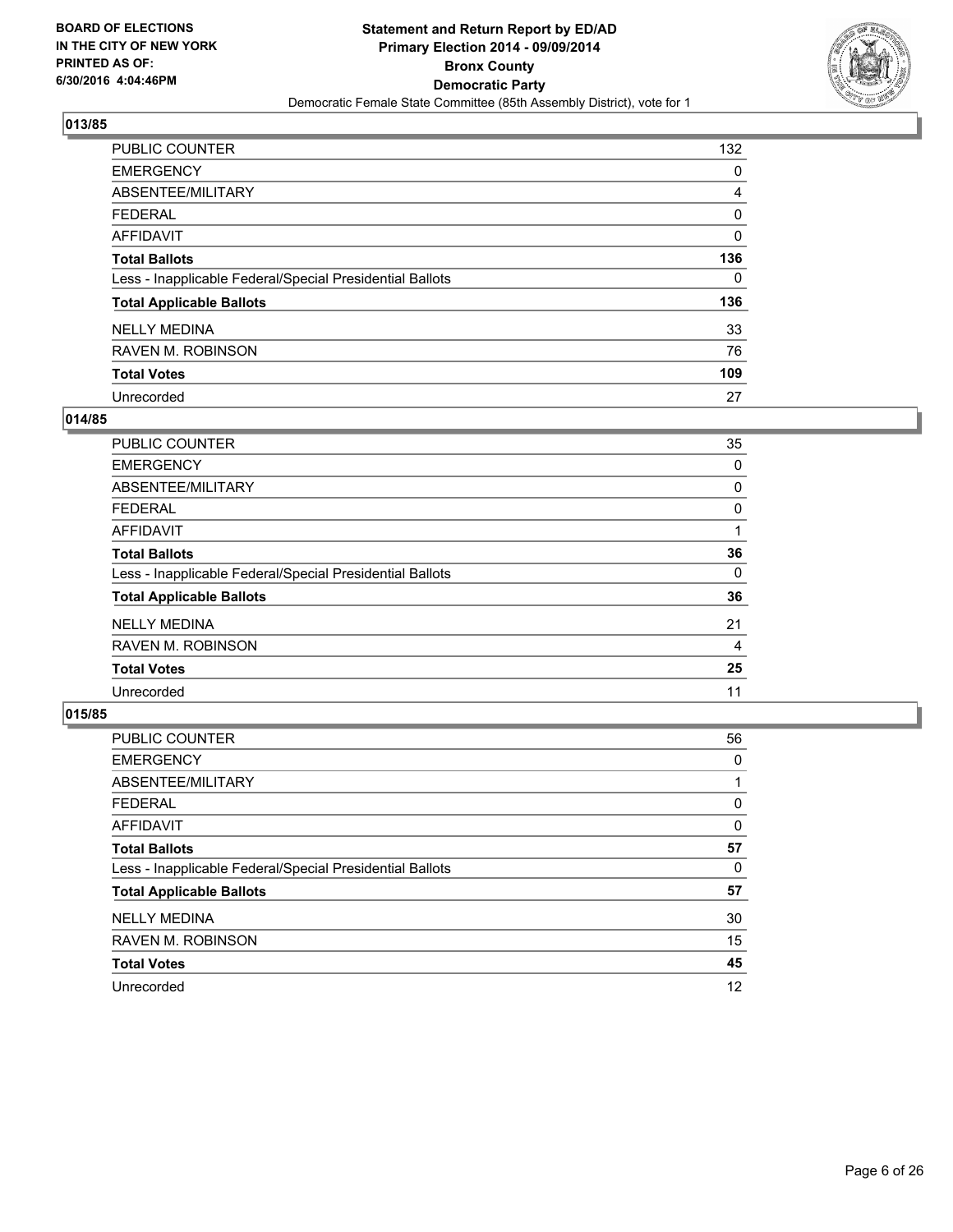

| PUBLIC COUNTER                                           | 43 |
|----------------------------------------------------------|----|
| <b>EMERGENCY</b>                                         | 0  |
| ABSENTEE/MILITARY                                        | 0  |
| <b>FEDERAL</b>                                           | 0  |
| <b>AFFIDAVIT</b>                                         |    |
| <b>Total Ballots</b>                                     | 44 |
| Less - Inapplicable Federal/Special Presidential Ballots | 0  |
| <b>Total Applicable Ballots</b>                          | 44 |
| <b>NELLY MEDINA</b>                                      | 22 |
| <b>RAVEN M. ROBINSON</b>                                 | 15 |
| <b>Total Votes</b>                                       | 37 |
| Unrecorded                                               | 7  |

#### **017/85**

| PUBLIC COUNTER                                           | 66             |
|----------------------------------------------------------|----------------|
| <b>EMERGENCY</b>                                         | 0              |
| ABSENTEE/MILITARY                                        | $\overline{2}$ |
| <b>FEDERAL</b>                                           | 0              |
| AFFIDAVIT                                                | 3              |
| <b>Total Ballots</b>                                     | 71             |
| Less - Inapplicable Federal/Special Presidential Ballots | 0              |
| <b>Total Applicable Ballots</b>                          | 71             |
| <b>NELLY MEDINA</b>                                      | 46             |
| <b>RAVEN M. ROBINSON</b>                                 | 7              |
| UNATTRIBUTABLE WRITE-IN (WRITE-IN)                       |                |
| <b>Total Votes</b>                                       | 54             |
| Unrecorded                                               | 17             |

| PUBLIC COUNTER                                           | 2            |
|----------------------------------------------------------|--------------|
| <b>EMERGENCY</b>                                         | 0            |
| ABSENTEE/MILITARY                                        | 0            |
| <b>FEDERAL</b>                                           | 0            |
| AFFIDAVIT                                                | 0            |
| <b>Total Ballots</b>                                     | $\mathbf{2}$ |
| Less - Inapplicable Federal/Special Presidential Ballots | 0            |
| <b>Total Applicable Ballots</b>                          | $\mathbf{2}$ |
| <b>NELLY MEDINA</b>                                      | 0            |
| <b>RAVEN M. ROBINSON</b>                                 | 0            |
| <b>Total Votes</b>                                       | 0            |
| Unrecorded                                               | 2            |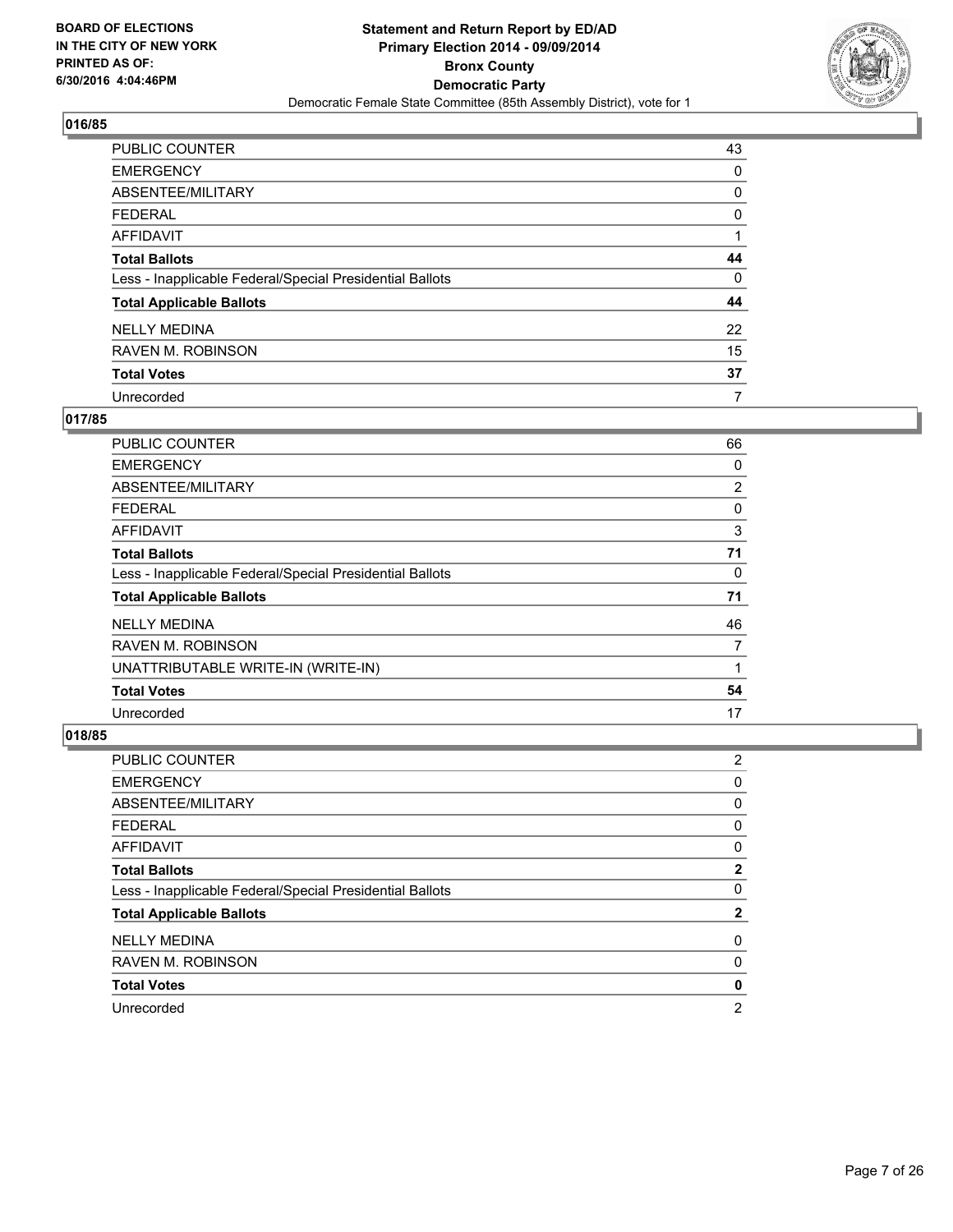

| PUBLIC COUNTER                                           | 164 |
|----------------------------------------------------------|-----|
| <b>EMERGENCY</b>                                         | 0   |
| ABSENTEE/MILITARY                                        |     |
| <b>FEDERAL</b>                                           | 0   |
| <b>AFFIDAVIT</b>                                         |     |
| <b>Total Ballots</b>                                     | 172 |
| Less - Inapplicable Federal/Special Presidential Ballots | 0   |
| <b>Total Applicable Ballots</b>                          | 172 |
| <b>NELLY MEDINA</b>                                      | 62  |
| <b>RAVEN M. ROBINSON</b>                                 | 65  |
| <b>Total Votes</b>                                       | 127 |
| Unrecorded                                               | 45  |

#### **020/85**

| <b>PUBLIC COUNTER</b>                                    | 132 |
|----------------------------------------------------------|-----|
| <b>EMERGENCY</b>                                         | 0   |
| ABSENTEE/MILITARY                                        | 2   |
| <b>FEDERAL</b>                                           | 0   |
| AFFIDAVIT                                                |     |
| <b>Total Ballots</b>                                     | 135 |
| Less - Inapplicable Federal/Special Presidential Ballots | 0   |
| <b>Total Applicable Ballots</b>                          | 135 |
| <b>NELLY MEDINA</b>                                      | 50  |
| <b>RAVEN M. ROBINSON</b>                                 | 51  |
| <b>Total Votes</b>                                       | 101 |
| Unrecorded                                               | 34  |
|                                                          |     |

| PUBLIC COUNTER                                           | 99             |
|----------------------------------------------------------|----------------|
| <b>EMERGENCY</b>                                         | 0              |
| ABSENTEE/MILITARY                                        | $\overline{2}$ |
| <b>FEDERAL</b>                                           | 0              |
| <b>AFFIDAVIT</b>                                         | 0              |
| <b>Total Ballots</b>                                     | 101            |
| Less - Inapplicable Federal/Special Presidential Ballots | 0              |
| <b>Total Applicable Ballots</b>                          | 101            |
| <b>NELLY MEDINA</b>                                      | 23             |
| <b>RAVEN M. ROBINSON</b>                                 | 48             |
| <b>Total Votes</b>                                       | 71             |
| Unrecorded                                               | 30             |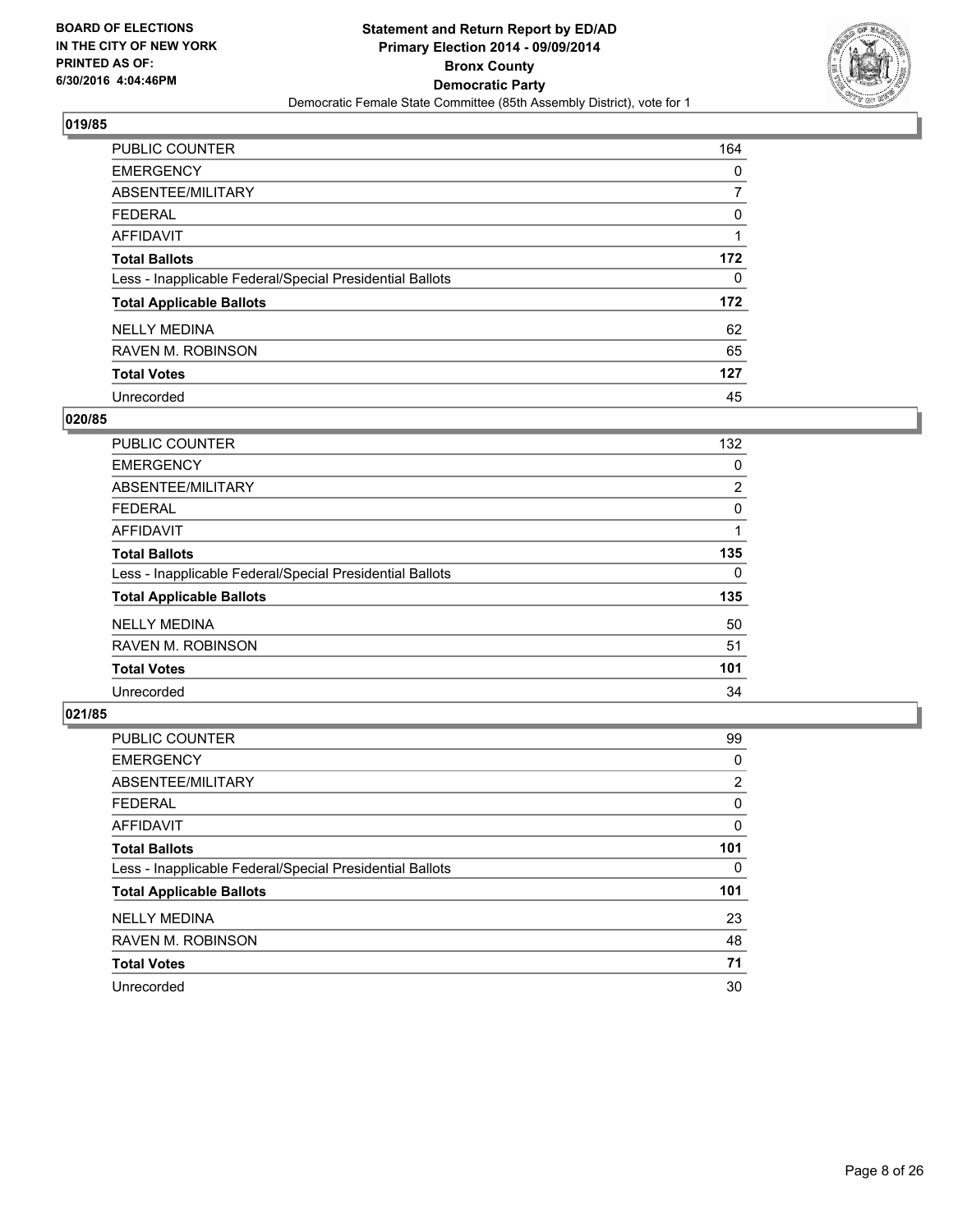

| PUBLIC COUNTER                                           | 42             |
|----------------------------------------------------------|----------------|
| <b>EMERGENCY</b>                                         | 0              |
| ABSENTEE/MILITARY                                        | $\overline{2}$ |
| <b>FEDERAL</b>                                           | 0              |
| <b>AFFIDAVIT</b>                                         | 0              |
| <b>Total Ballots</b>                                     | 44             |
| Less - Inapplicable Federal/Special Presidential Ballots | 0              |
| <b>Total Applicable Ballots</b>                          | 44             |
| <b>NELLY MEDINA</b>                                      | 23             |
| <b>RAVEN M. ROBINSON</b>                                 | 10             |
| <b>Total Votes</b>                                       | 33             |
| Unrecorded                                               | 11             |

#### **023/85**

| PUBLIC COUNTER                                           | 33             |
|----------------------------------------------------------|----------------|
| <b>EMERGENCY</b>                                         | 0              |
| ABSENTEE/MILITARY                                        | $\overline{2}$ |
| <b>FEDERAL</b>                                           | 0              |
| <b>AFFIDAVIT</b>                                         | 0              |
| <b>Total Ballots</b>                                     | 35             |
| Less - Inapplicable Federal/Special Presidential Ballots | 0              |
| <b>Total Applicable Ballots</b>                          | 35             |
| <b>NELLY MEDINA</b>                                      | 24             |
| <b>RAVEN M. ROBINSON</b>                                 | 6              |
| <b>Total Votes</b>                                       | 30             |
| Unrecorded                                               | 5              |

| PUBLIC COUNTER                                           | 93 |
|----------------------------------------------------------|----|
| <b>EMERGENCY</b>                                         | 0  |
| ABSENTEE/MILITARY                                        | 3  |
| <b>FEDERAL</b>                                           | 0  |
| <b>AFFIDAVIT</b>                                         | 0  |
| <b>Total Ballots</b>                                     | 96 |
| Less - Inapplicable Federal/Special Presidential Ballots | 0  |
| <b>Total Applicable Ballots</b>                          | 96 |
| <b>NELLY MEDINA</b>                                      | 30 |
| <b>RAVEN M. ROBINSON</b>                                 | 45 |
| <b>Total Votes</b>                                       | 75 |
| Unrecorded                                               | 21 |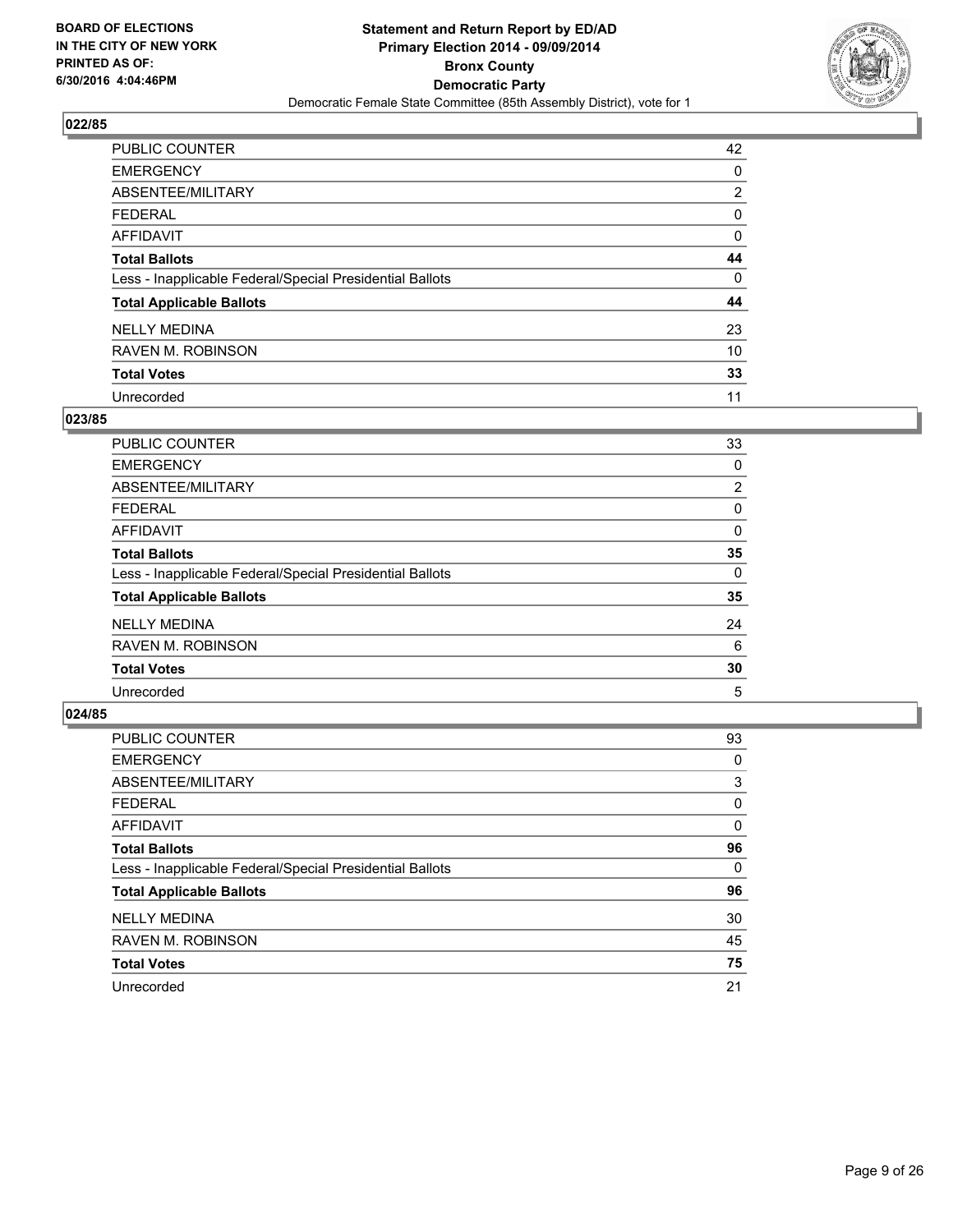

| PUBLIC COUNTER                                           | 85             |
|----------------------------------------------------------|----------------|
| <b>EMERGENCY</b>                                         | 0              |
| ABSENTEE/MILITARY                                        | $\overline{2}$ |
| <b>FEDERAL</b>                                           | 0              |
| <b>AFFIDAVIT</b>                                         |                |
| <b>Total Ballots</b>                                     | 88             |
| Less - Inapplicable Federal/Special Presidential Ballots | 0              |
| <b>Total Applicable Ballots</b>                          | 88             |
| <b>NELLY MEDINA</b>                                      | 29             |
| <b>RAVEN M. ROBINSON</b>                                 | 40             |
| <b>Total Votes</b>                                       | 69             |
| Unrecorded                                               | 19             |

#### **026/85**

| PUBLIC COUNTER                                           | 43 |
|----------------------------------------------------------|----|
| <b>EMERGENCY</b>                                         | 0  |
| ABSENTEE/MILITARY                                        |    |
| <b>FEDERAL</b>                                           | 0  |
| <b>AFFIDAVIT</b>                                         |    |
| <b>Total Ballots</b>                                     | 45 |
| Less - Inapplicable Federal/Special Presidential Ballots | 0  |
| <b>Total Applicable Ballots</b>                          | 45 |
| <b>NELLY MEDINA</b>                                      | 19 |
| <b>RAVEN M. ROBINSON</b>                                 | 15 |
| <b>Total Votes</b>                                       | 34 |
| Unrecorded                                               | 11 |

| PUBLIC COUNTER                                           | 27             |
|----------------------------------------------------------|----------------|
| <b>EMERGENCY</b>                                         | 0              |
| ABSENTEE/MILITARY                                        | $\overline{2}$ |
| <b>FEDERAL</b>                                           | 0              |
| <b>AFFIDAVIT</b>                                         |                |
| <b>Total Ballots</b>                                     | 30             |
| Less - Inapplicable Federal/Special Presidential Ballots | 0              |
| <b>Total Applicable Ballots</b>                          | 30             |
| <b>NELLY MEDINA</b>                                      | 13             |
| <b>RAVEN M. ROBINSON</b>                                 | 8              |
| <b>Total Votes</b>                                       | 21             |
| Unrecorded                                               | 9              |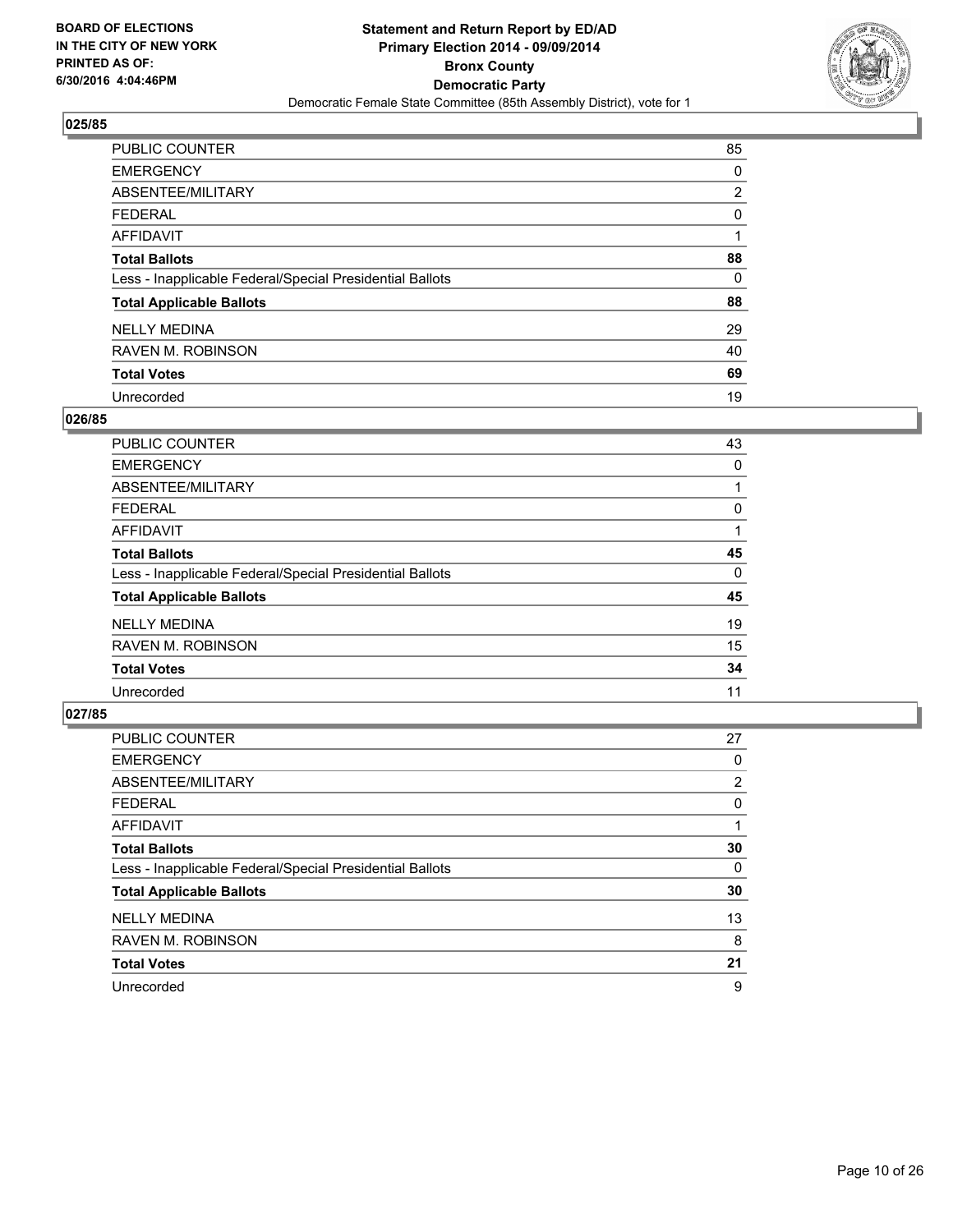

| PUBLIC COUNTER                                           | 8              |
|----------------------------------------------------------|----------------|
| <b>EMERGENCY</b>                                         | 0              |
| ABSENTEE/MILITARY                                        | 0              |
| <b>FEDERAL</b>                                           | 0              |
| <b>AFFIDAVIT</b>                                         | 0              |
| <b>Total Ballots</b>                                     | 8              |
| Less - Inapplicable Federal/Special Presidential Ballots | 0              |
| <b>Total Applicable Ballots</b>                          | 8              |
| <b>NELLY MEDINA</b>                                      | 3              |
| <b>RAVEN M. ROBINSON</b>                                 | $\overline{2}$ |
| <b>Total Votes</b>                                       | 5              |
| Unrecorded                                               | 3              |

#### **029/85**

| PUBLIC COUNTER                                           | 44 |
|----------------------------------------------------------|----|
| <b>EMERGENCY</b>                                         | 0  |
| ABSENTEE/MILITARY                                        | 0  |
| <b>FEDERAL</b>                                           | 0  |
| <b>AFFIDAVIT</b>                                         | 0  |
| <b>Total Ballots</b>                                     | 44 |
| Less - Inapplicable Federal/Special Presidential Ballots | 0  |
| <b>Total Applicable Ballots</b>                          | 44 |
| <b>NELLY MEDINA</b>                                      | 29 |
| <b>RAVEN M. ROBINSON</b>                                 | 7  |
| <b>Total Votes</b>                                       | 36 |
| Unrecorded                                               | 8  |

| PUBLIC COUNTER                                           | 56             |
|----------------------------------------------------------|----------------|
| <b>EMERGENCY</b>                                         | 0              |
| ABSENTEE/MILITARY                                        | 0              |
| <b>FEDERAL</b>                                           | 0              |
| <b>AFFIDAVIT</b>                                         | $\overline{2}$ |
| <b>Total Ballots</b>                                     | 58             |
| Less - Inapplicable Federal/Special Presidential Ballots | 0              |
| <b>Total Applicable Ballots</b>                          | 58             |
| <b>NELLY MEDINA</b>                                      | 35             |
| <b>RAVEN M. ROBINSON</b>                                 | 14             |
| <b>Total Votes</b>                                       | 49             |
| Unrecorded                                               | 9              |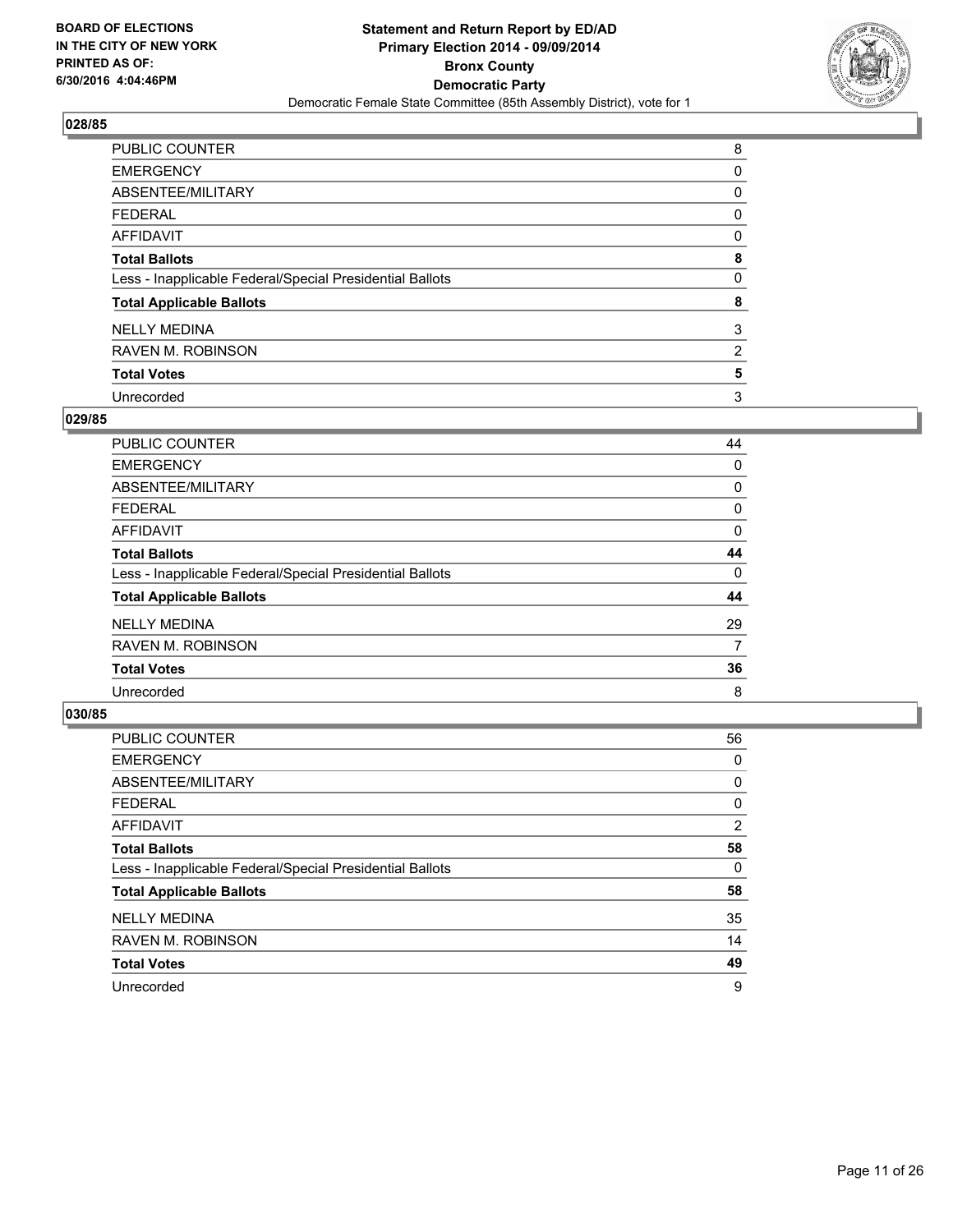

| PUBLIC COUNTER                                           | 60 |
|----------------------------------------------------------|----|
| <b>EMERGENCY</b>                                         | 0  |
| ABSENTEE/MILITARY                                        |    |
| <b>FEDERAL</b>                                           | 0  |
| <b>AFFIDAVIT</b>                                         |    |
| <b>Total Ballots</b>                                     | 62 |
| Less - Inapplicable Federal/Special Presidential Ballots | 0  |
| <b>Total Applicable Ballots</b>                          | 62 |
| <b>NELLY MEDINA</b>                                      | 30 |
| <b>RAVEN M. ROBINSON</b>                                 | 19 |
| <b>Total Votes</b>                                       | 49 |
| Unrecorded                                               | 13 |

#### **032/85**

| <b>PUBLIC COUNTER</b>                                    | 48 |
|----------------------------------------------------------|----|
| <b>EMERGENCY</b>                                         | 0  |
| ABSENTEE/MILITARY                                        | 4  |
| <b>FEDERAL</b>                                           | 0  |
| <b>AFFIDAVIT</b>                                         | 0  |
| <b>Total Ballots</b>                                     | 52 |
| Less - Inapplicable Federal/Special Presidential Ballots | 0  |
| <b>Total Applicable Ballots</b>                          | 52 |
| <b>NELLY MEDINA</b>                                      | 23 |
| <b>RAVEN M. ROBINSON</b>                                 | 16 |
| <b>Total Votes</b>                                       | 39 |
| Unrecorded                                               | 13 |
|                                                          |    |

| PUBLIC COUNTER                                           | 64 |
|----------------------------------------------------------|----|
| <b>EMERGENCY</b>                                         | 0  |
| ABSENTEE/MILITARY                                        | 4  |
| <b>FEDERAL</b>                                           | 0  |
| <b>AFFIDAVIT</b>                                         |    |
| <b>Total Ballots</b>                                     | 69 |
| Less - Inapplicable Federal/Special Presidential Ballots | 0  |
| <b>Total Applicable Ballots</b>                          | 69 |
| <b>NELLY MEDINA</b>                                      | 26 |
| <b>RAVEN M. ROBINSON</b>                                 | 27 |
| <b>Total Votes</b>                                       | 53 |
| Unrecorded                                               | 16 |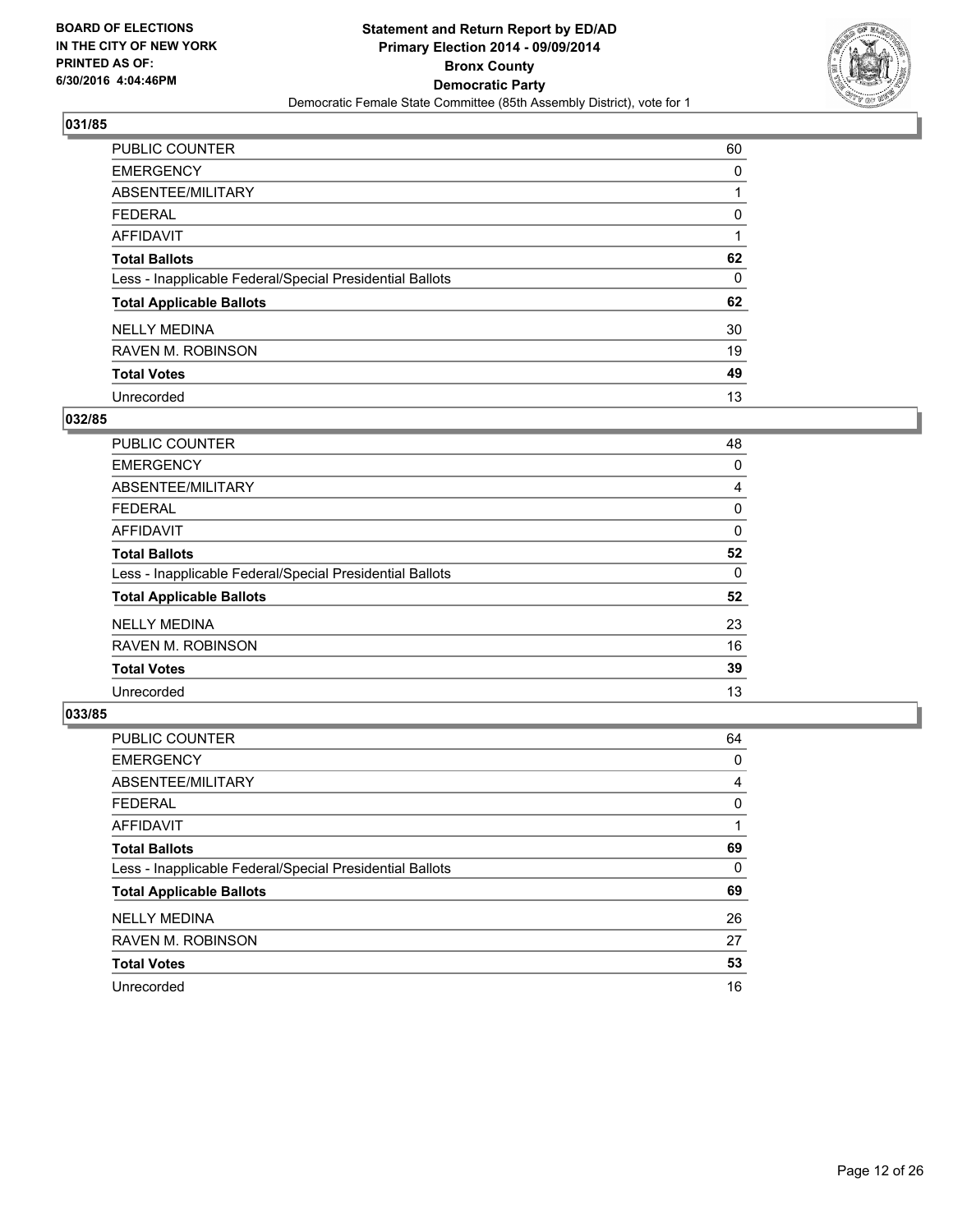

| PUBLIC COUNTER                                           | 47 |
|----------------------------------------------------------|----|
| <b>EMERGENCY</b>                                         | 0  |
| ABSENTEE/MILITARY                                        |    |
| <b>FEDERAL</b>                                           | 0  |
| <b>AFFIDAVIT</b>                                         |    |
| <b>Total Ballots</b>                                     | 49 |
| Less - Inapplicable Federal/Special Presidential Ballots | 0  |
| <b>Total Applicable Ballots</b>                          | 49 |
| <b>NELLY MEDINA</b>                                      | 30 |
| <b>RAVEN M. ROBINSON</b>                                 | 10 |
| <b>Total Votes</b>                                       | 40 |
| Unrecorded                                               | 9  |

#### **035/85**

| <b>PUBLIC COUNTER</b>                                    | 0           |
|----------------------------------------------------------|-------------|
| <b>EMERGENCY</b>                                         | 0           |
| ABSENTEE/MILITARY                                        | 0           |
| <b>FEDERAL</b>                                           | 0           |
| <b>AFFIDAVIT</b>                                         | 0           |
| <b>Total Ballots</b>                                     | $\mathbf 0$ |
| Less - Inapplicable Federal/Special Presidential Ballots | $\Omega$    |
| <b>Total Applicable Ballots</b>                          | 0           |
| <b>NELLY MEDINA</b>                                      | $\Omega$    |
| <b>RAVEN M. ROBINSON</b>                                 | 0           |
| <b>Total Votes</b>                                       | $\mathbf 0$ |
|                                                          |             |

| <b>PUBLIC COUNTER</b>                                    | 6 |
|----------------------------------------------------------|---|
| <b>EMERGENCY</b>                                         | 0 |
| ABSENTEE/MILITARY                                        | 0 |
| <b>FEDERAL</b>                                           | 0 |
| AFFIDAVIT                                                | 0 |
| <b>Total Ballots</b>                                     | 6 |
| Less - Inapplicable Federal/Special Presidential Ballots | 0 |
| <b>Total Applicable Ballots</b>                          | 6 |
| <b>NELLY MEDINA</b>                                      | 0 |
| <b>RAVEN M. ROBINSON</b>                                 | 4 |
| <b>Total Votes</b>                                       | 4 |
| Unrecorded                                               | 2 |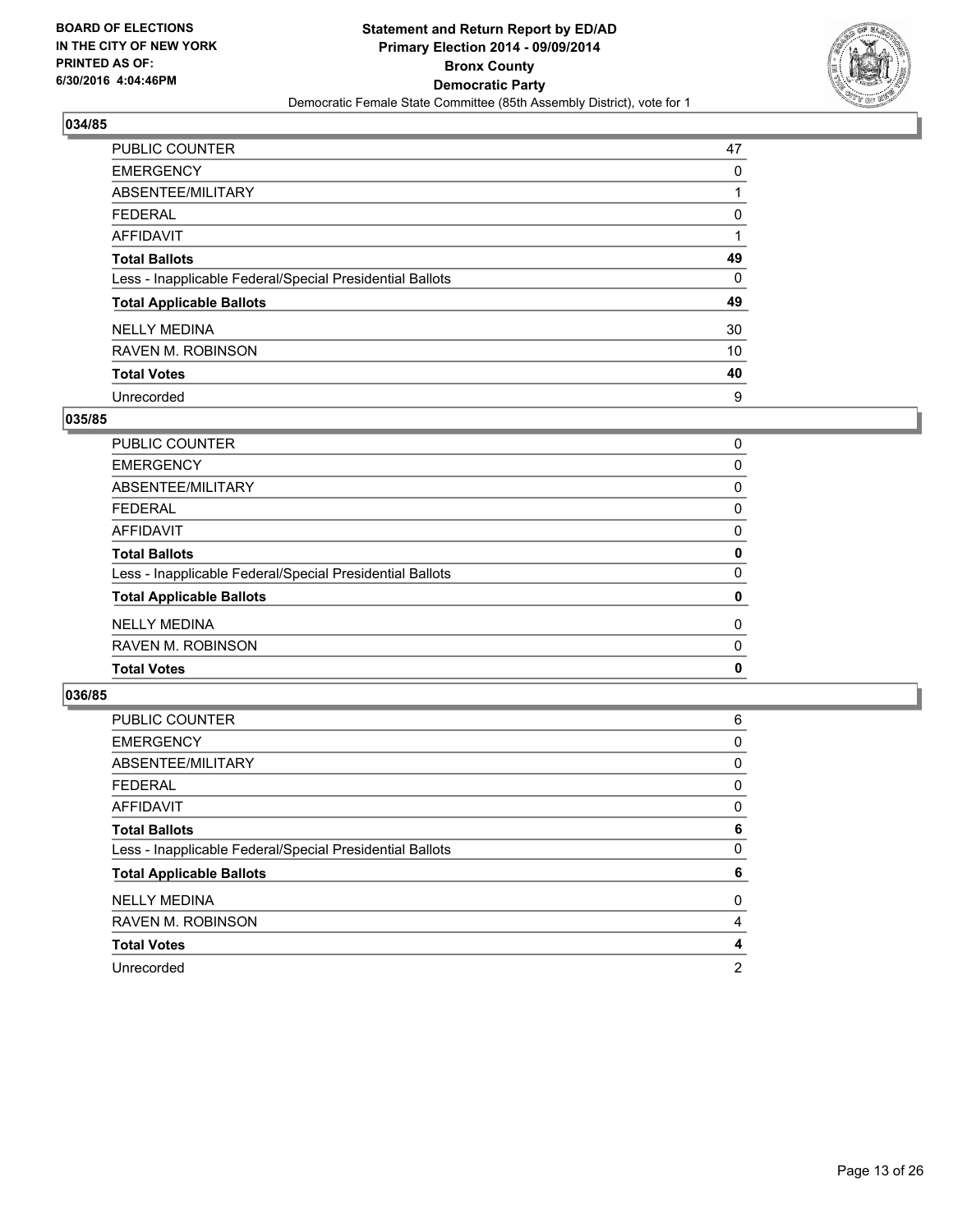

| PUBLIC COUNTER                                           | 93 |
|----------------------------------------------------------|----|
| <b>EMERGENCY</b>                                         | 0  |
| ABSENTEE/MILITARY                                        |    |
| <b>FEDERAL</b>                                           | 0  |
| <b>AFFIDAVIT</b>                                         | 0  |
| <b>Total Ballots</b>                                     | 94 |
| Less - Inapplicable Federal/Special Presidential Ballots | 0  |
| <b>Total Applicable Ballots</b>                          | 94 |
| <b>NELLY MEDINA</b>                                      | 37 |
| <b>RAVEN M. ROBINSON</b>                                 | 29 |
| <b>Total Votes</b>                                       | 66 |
| Unrecorded                                               | 28 |

#### **038/85**

| PUBLIC COUNTER                                           | 23 |
|----------------------------------------------------------|----|
| <b>EMERGENCY</b>                                         | 0  |
| ABSENTEE/MILITARY                                        | 0  |
| <b>FEDERAL</b>                                           | 0  |
| <b>AFFIDAVIT</b>                                         | 0  |
| <b>Total Ballots</b>                                     | 23 |
| Less - Inapplicable Federal/Special Presidential Ballots | 0  |
| <b>Total Applicable Ballots</b>                          | 23 |
| <b>NELLY MEDINA</b>                                      | 20 |
| <b>RAVEN M. ROBINSON</b>                                 |    |
| <b>Total Votes</b>                                       | 21 |
| Unrecorded                                               | 2  |
|                                                          |    |

| PUBLIC COUNTER                                           | 49             |
|----------------------------------------------------------|----------------|
| <b>EMERGENCY</b>                                         | 0              |
| ABSENTEE/MILITARY                                        | $\overline{2}$ |
| <b>FEDERAL</b>                                           | 0              |
| <b>AFFIDAVIT</b>                                         |                |
| <b>Total Ballots</b>                                     | 52             |
| Less - Inapplicable Federal/Special Presidential Ballots | 0              |
| <b>Total Applicable Ballots</b>                          | 52             |
| <b>NELLY MEDINA</b>                                      | 27             |
| <b>RAVEN M. ROBINSON</b>                                 | 9              |
| <b>Total Votes</b>                                       | 36             |
| Unrecorded                                               | 16             |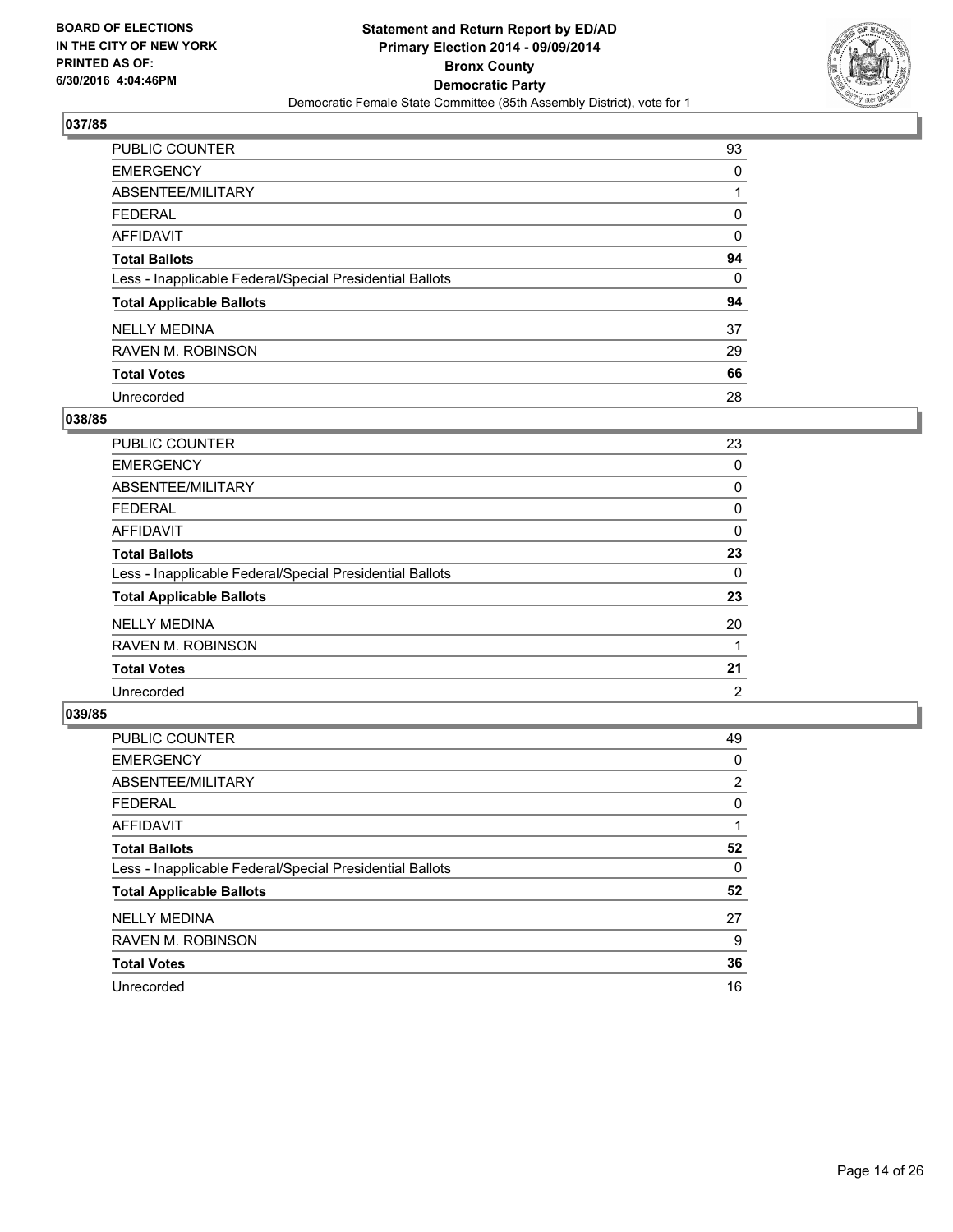

| <b>PUBLIC COUNTER</b>                                    | 17 |
|----------------------------------------------------------|----|
| <b>EMERGENCY</b>                                         | 0  |
| ABSENTEE/MILITARY                                        | 0  |
| <b>FEDERAL</b>                                           | 0  |
| <b>AFFIDAVIT</b>                                         |    |
| <b>Total Ballots</b>                                     | 18 |
| Less - Inapplicable Federal/Special Presidential Ballots | 0  |
| <b>Total Applicable Ballots</b>                          | 18 |
| <b>NELLY MEDINA</b>                                      | 14 |
| <b>RAVEN M. ROBINSON</b>                                 | 3  |
| <b>Total Votes</b>                                       | 17 |
| Unrecorded                                               |    |

#### **041/85**

| PUBLIC COUNTER                                           | 67 |
|----------------------------------------------------------|----|
| <b>EMERGENCY</b>                                         | 0  |
| ABSENTEE/MILITARY                                        |    |
| <b>FEDERAL</b>                                           | 0  |
| <b>AFFIDAVIT</b>                                         | 0  |
| <b>Total Ballots</b>                                     | 68 |
| Less - Inapplicable Federal/Special Presidential Ballots | 0  |
| <b>Total Applicable Ballots</b>                          | 68 |
| <b>NELLY MEDINA</b>                                      | 41 |
| <b>RAVEN M. ROBINSON</b>                                 | 14 |
| <b>Total Votes</b>                                       | 55 |
| Unrecorded                                               | 13 |

| PUBLIC COUNTER                                           | 44 |
|----------------------------------------------------------|----|
| <b>EMERGENCY</b>                                         | 0  |
| ABSENTEE/MILITARY                                        |    |
| <b>FEDERAL</b>                                           | 0  |
| AFFIDAVIT                                                | 0  |
| <b>Total Ballots</b>                                     | 45 |
| Less - Inapplicable Federal/Special Presidential Ballots | 0  |
| <b>Total Applicable Ballots</b>                          | 45 |
| <b>NELLY MEDINA</b>                                      | 19 |
| <b>RAVEN M. ROBINSON</b>                                 | 15 |
| <b>Total Votes</b>                                       | 34 |
| Unrecorded                                               | 11 |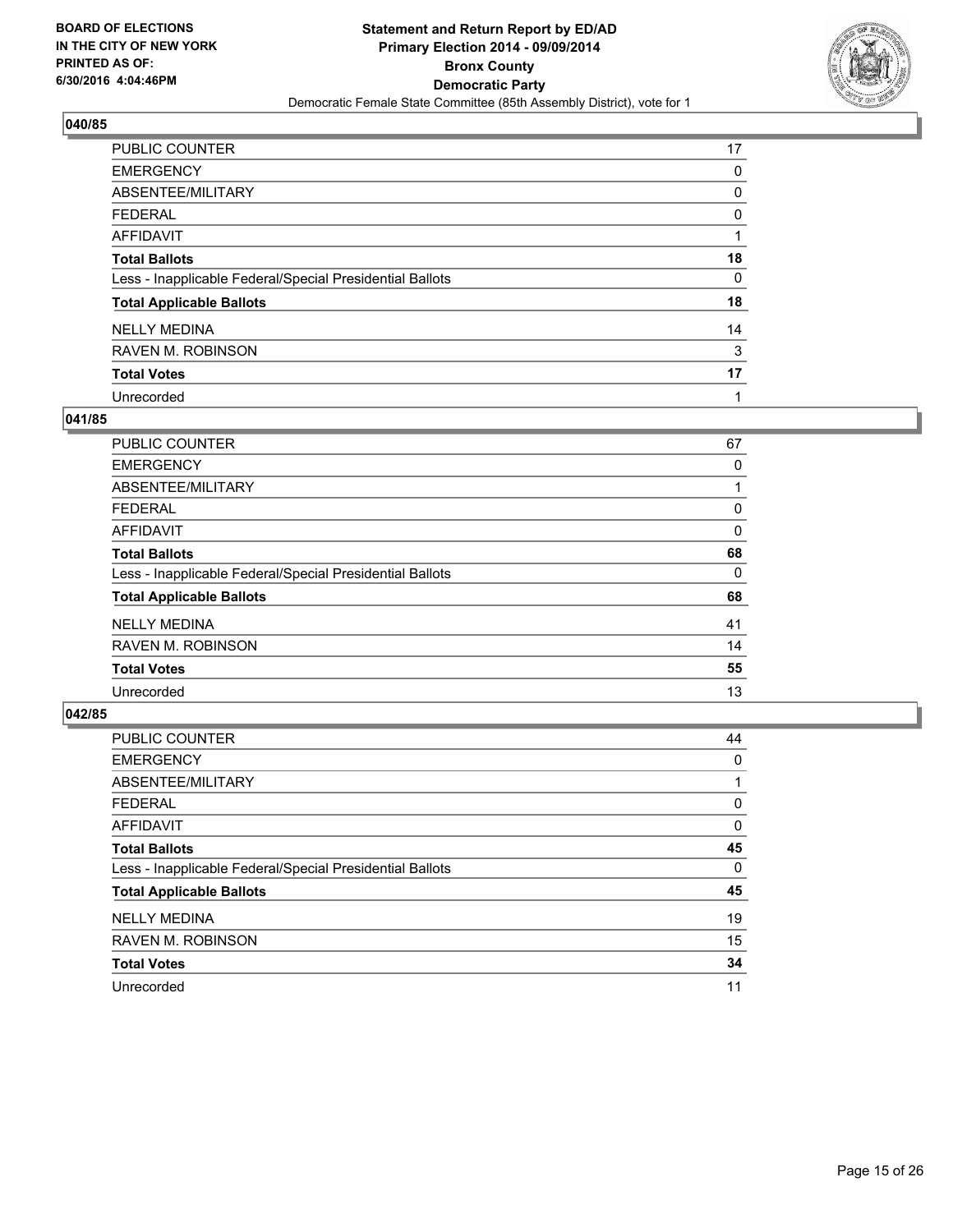

| PUBLIC COUNTER                                           | 33             |
|----------------------------------------------------------|----------------|
| <b>EMERGENCY</b>                                         | 0              |
| ABSENTEE/MILITARY                                        | 0              |
| <b>FEDERAL</b>                                           | 0              |
| <b>AFFIDAVIT</b>                                         | $\overline{2}$ |
| <b>Total Ballots</b>                                     | 35             |
| Less - Inapplicable Federal/Special Presidential Ballots | 0              |
| <b>Total Applicable Ballots</b>                          | 35             |
| <b>NELLY MEDINA</b>                                      | 20             |
| <b>RAVEN M. ROBINSON</b>                                 | 5              |
| <b>Total Votes</b>                                       | 25             |
| Unrecorded                                               | 10             |

#### **044/85**

| PUBLIC COUNTER                                           | 49 |
|----------------------------------------------------------|----|
| <b>EMERGENCY</b>                                         | 0  |
| ABSENTEE/MILITARY                                        | 0  |
| <b>FEDERAL</b>                                           | 0  |
| <b>AFFIDAVIT</b>                                         | 0  |
| <b>Total Ballots</b>                                     | 49 |
| Less - Inapplicable Federal/Special Presidential Ballots | 0  |
| <b>Total Applicable Ballots</b>                          | 49 |
| <b>NELLY MEDINA</b>                                      | 29 |
| <b>RAVEN M. ROBINSON</b>                                 | 9  |
| <b>Total Votes</b>                                       | 38 |
| Unrecorded                                               | 11 |

| PUBLIC COUNTER                                           | 61 |
|----------------------------------------------------------|----|
| <b>EMERGENCY</b>                                         | 0  |
| ABSENTEE/MILITARY                                        | 0  |
| <b>FEDERAL</b>                                           | 0  |
| <b>AFFIDAVIT</b>                                         | 0  |
| <b>Total Ballots</b>                                     | 61 |
| Less - Inapplicable Federal/Special Presidential Ballots | 0  |
| <b>Total Applicable Ballots</b>                          | 61 |
| <b>NELLY MEDINA</b>                                      | 46 |
| <b>RAVEN M. ROBINSON</b>                                 | 8  |
| <b>Total Votes</b>                                       | 54 |
| Unrecorded                                               | 7  |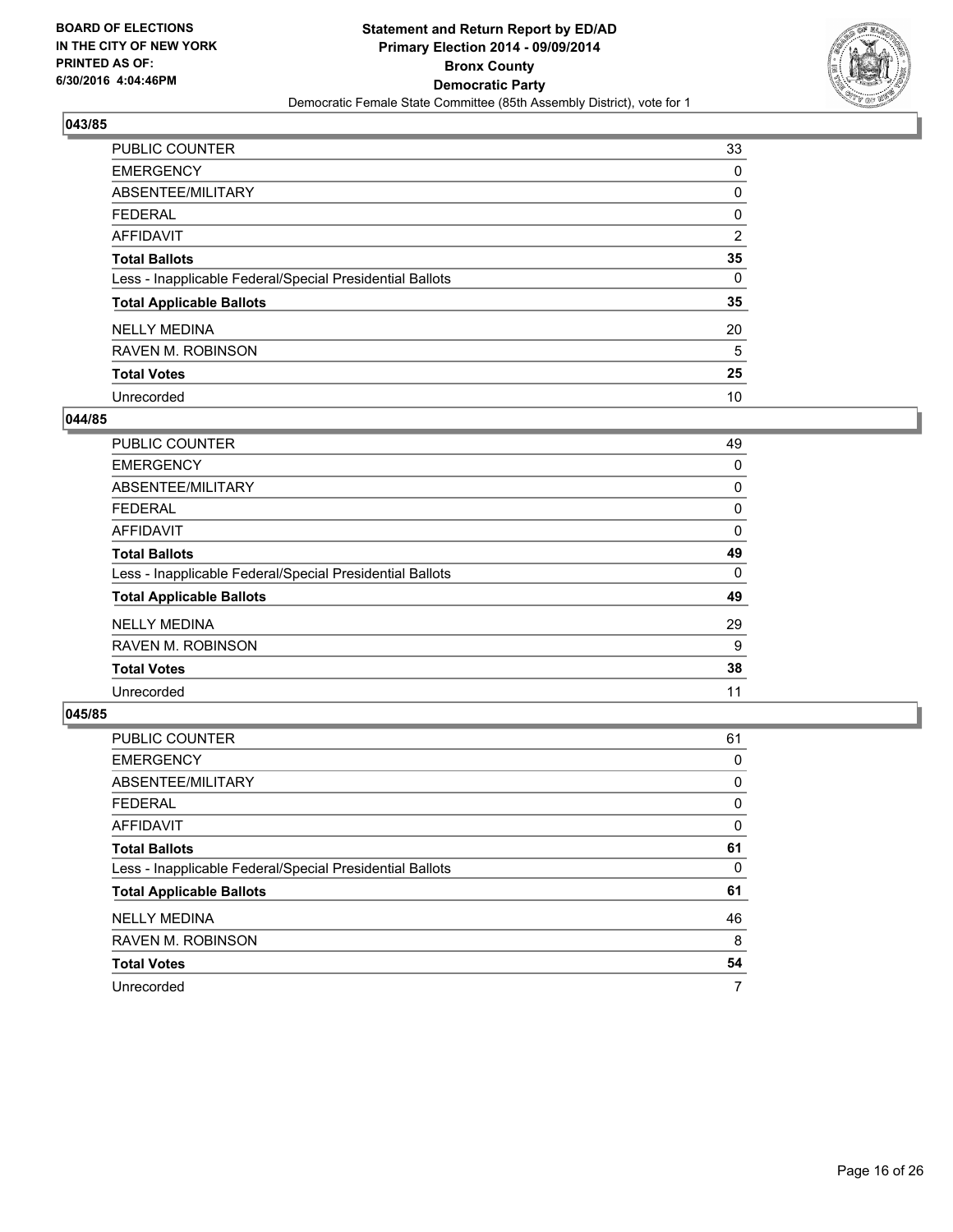

| PUBLIC COUNTER                                           | 64 |
|----------------------------------------------------------|----|
| <b>EMERGENCY</b>                                         | 0  |
| ABSENTEE/MILITARY                                        |    |
| <b>FEDERAL</b>                                           | 0  |
| <b>AFFIDAVIT</b>                                         |    |
| <b>Total Ballots</b>                                     | 66 |
| Less - Inapplicable Federal/Special Presidential Ballots | 0  |
| <b>Total Applicable Ballots</b>                          | 66 |
| <b>NELLY MEDINA</b>                                      | 37 |
| <b>RAVEN M. ROBINSON</b>                                 | 20 |
| <b>Total Votes</b>                                       | 57 |
| Unrecorded                                               | 9  |

#### **047/85**

| <b>PUBLIC COUNTER</b>                                    | 57 |
|----------------------------------------------------------|----|
| <b>EMERGENCY</b>                                         | 0  |
| ABSENTEE/MILITARY                                        |    |
| <b>FEDERAL</b>                                           | 0  |
| <b>AFFIDAVIT</b>                                         | 0  |
| <b>Total Ballots</b>                                     | 58 |
| Less - Inapplicable Federal/Special Presidential Ballots | 0  |
| <b>Total Applicable Ballots</b>                          | 58 |
| <b>NELLY MEDINA</b>                                      | 40 |
| <b>RAVEN M. ROBINSON</b>                                 | 8  |
| <b>Total Votes</b>                                       | 48 |
| Unrecorded                                               | 10 |

| PUBLIC COUNTER                                           | 58 |
|----------------------------------------------------------|----|
| <b>EMERGENCY</b>                                         | 0  |
| ABSENTEE/MILITARY                                        |    |
| <b>FEDERAL</b>                                           | 0  |
| <b>AFFIDAVIT</b>                                         | 0  |
| <b>Total Ballots</b>                                     | 59 |
| Less - Inapplicable Federal/Special Presidential Ballots | 0  |
| <b>Total Applicable Ballots</b>                          | 59 |
| <b>NELLY MEDINA</b>                                      | 43 |
| <b>RAVEN M. ROBINSON</b>                                 | 9  |
| <b>Total Votes</b>                                       | 52 |
| Unrecorded                                               | 7  |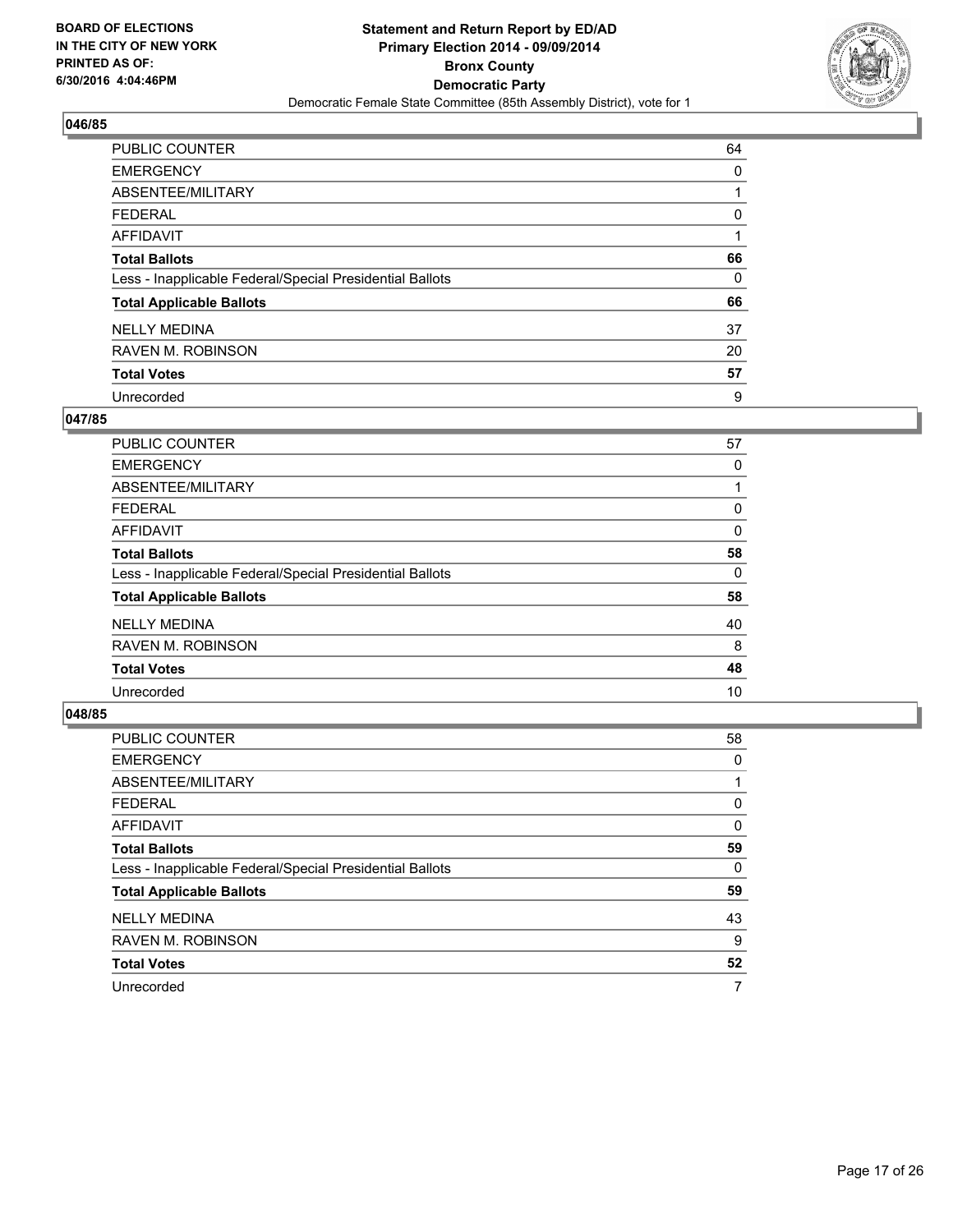

| PUBLIC COUNTER                                           | 72 |
|----------------------------------------------------------|----|
| <b>EMERGENCY</b>                                         | 0  |
| ABSENTEE/MILITARY                                        |    |
| <b>FEDERAL</b>                                           | 0  |
| <b>AFFIDAVIT</b>                                         |    |
| <b>Total Ballots</b>                                     | 74 |
| Less - Inapplicable Federal/Special Presidential Ballots | 0  |
| <b>Total Applicable Ballots</b>                          | 74 |
| <b>NELLY MEDINA</b>                                      | 50 |
| <b>RAVEN M. ROBINSON</b>                                 | 11 |
| <b>Total Votes</b>                                       | 61 |
| Unrecorded                                               | 13 |

#### **050/85**

| <b>PUBLIC COUNTER</b>                                    | 74 |
|----------------------------------------------------------|----|
| <b>EMERGENCY</b>                                         | 0  |
| ABSENTEE/MILITARY                                        | 0  |
| <b>FEDERAL</b>                                           | 0  |
| <b>AFFIDAVIT</b>                                         | 0  |
| <b>Total Ballots</b>                                     | 74 |
| Less - Inapplicable Federal/Special Presidential Ballots | 0  |
| <b>Total Applicable Ballots</b>                          | 74 |
| <b>NELLY MEDINA</b>                                      | 49 |
| <b>RAVEN M. ROBINSON</b>                                 | 13 |
| <b>Total Votes</b>                                       | 62 |
| Unrecorded                                               | 12 |
|                                                          |    |

| PUBLIC COUNTER                                           | 45 |
|----------------------------------------------------------|----|
| <b>EMERGENCY</b>                                         | 0  |
| ABSENTEE/MILITARY                                        | 0  |
| <b>FEDERAL</b>                                           | 0  |
| <b>AFFIDAVIT</b>                                         | 0  |
| <b>Total Ballots</b>                                     | 45 |
| Less - Inapplicable Federal/Special Presidential Ballots | 0  |
| <b>Total Applicable Ballots</b>                          | 45 |
| <b>NELLY MEDINA</b>                                      | 28 |
| <b>RAVEN M. ROBINSON</b>                                 | 6  |
| <b>Total Votes</b>                                       | 34 |
| Unrecorded                                               | 11 |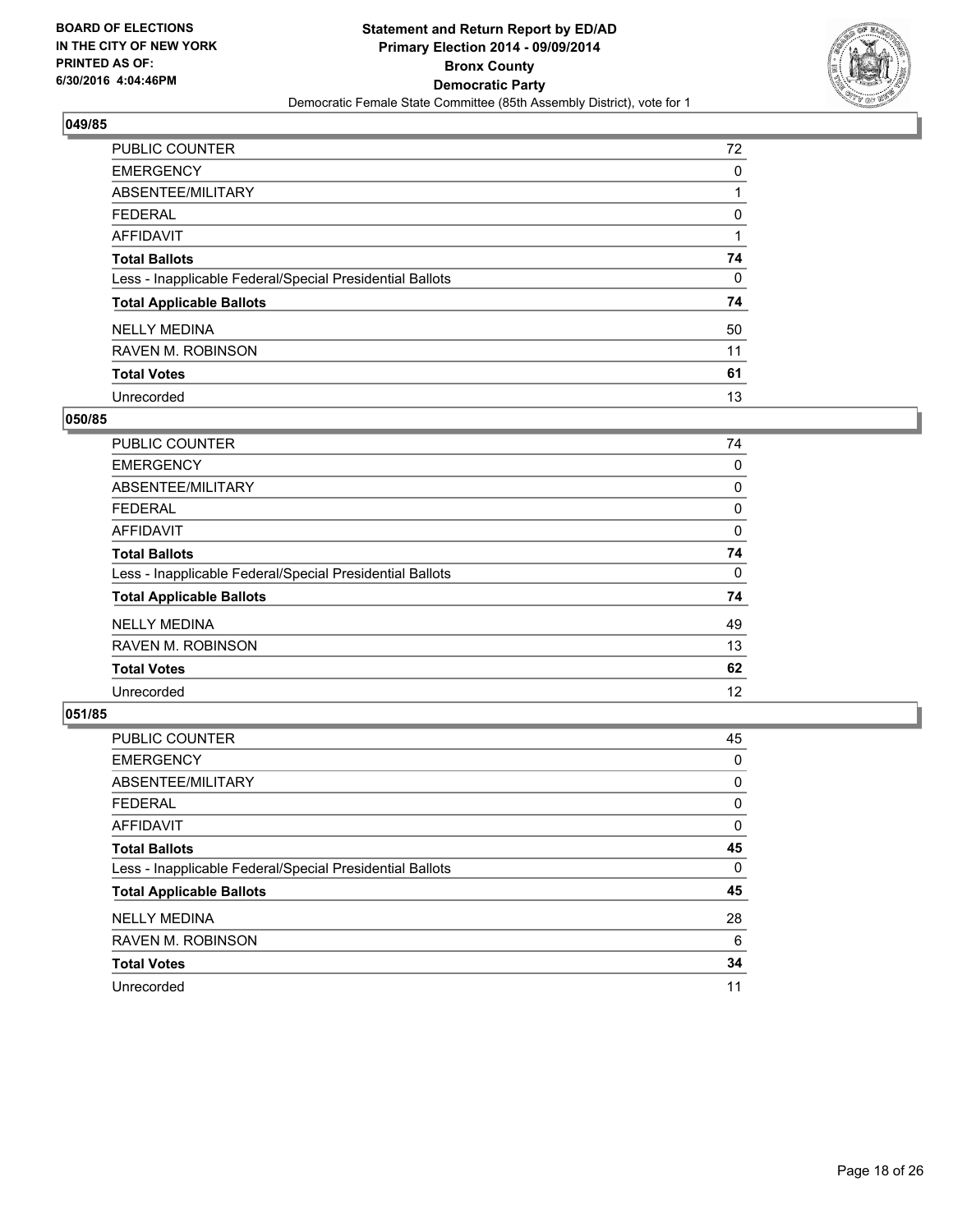

| PUBLIC COUNTER                                           | 29 |
|----------------------------------------------------------|----|
| <b>EMERGENCY</b>                                         | 0  |
| ABSENTEE/MILITARY                                        |    |
| <b>FEDERAL</b>                                           | 0  |
| <b>AFFIDAVIT</b>                                         | 0  |
| <b>Total Ballots</b>                                     | 30 |
| Less - Inapplicable Federal/Special Presidential Ballots | 0  |
| <b>Total Applicable Ballots</b>                          | 30 |
| <b>NELLY MEDINA</b>                                      | 20 |
| <b>RAVEN M. ROBINSON</b>                                 | 5  |
| <b>Total Votes</b>                                       | 25 |
| Unrecorded                                               | 5  |

#### **053/85**

| PUBLIC COUNTER                                           | 59 |
|----------------------------------------------------------|----|
| <b>EMERGENCY</b>                                         | 0  |
| ABSENTEE/MILITARY                                        | 3  |
| <b>FEDERAL</b>                                           | 0  |
| <b>AFFIDAVIT</b>                                         | 0  |
| <b>Total Ballots</b>                                     | 62 |
| Less - Inapplicable Federal/Special Presidential Ballots | 0  |
| <b>Total Applicable Ballots</b>                          | 62 |
| <b>NELLY MEDINA</b>                                      | 36 |
| <b>RAVEN M. ROBINSON</b>                                 | 12 |
| <b>Total Votes</b>                                       | 48 |
| Unrecorded                                               | 14 |

| PUBLIC COUNTER                                           | 41 |
|----------------------------------------------------------|----|
| <b>EMERGENCY</b>                                         | 0  |
| ABSENTEE/MILITARY                                        | 0  |
| <b>FEDERAL</b>                                           | 0  |
| <b>AFFIDAVIT</b>                                         | 0  |
| <b>Total Ballots</b>                                     | 41 |
| Less - Inapplicable Federal/Special Presidential Ballots | 0  |
| <b>Total Applicable Ballots</b>                          | 41 |
| <b>NELLY MEDINA</b>                                      | 20 |
| <b>RAVEN M. ROBINSON</b>                                 | 10 |
| <b>Total Votes</b>                                       | 30 |
| Unrecorded                                               | 11 |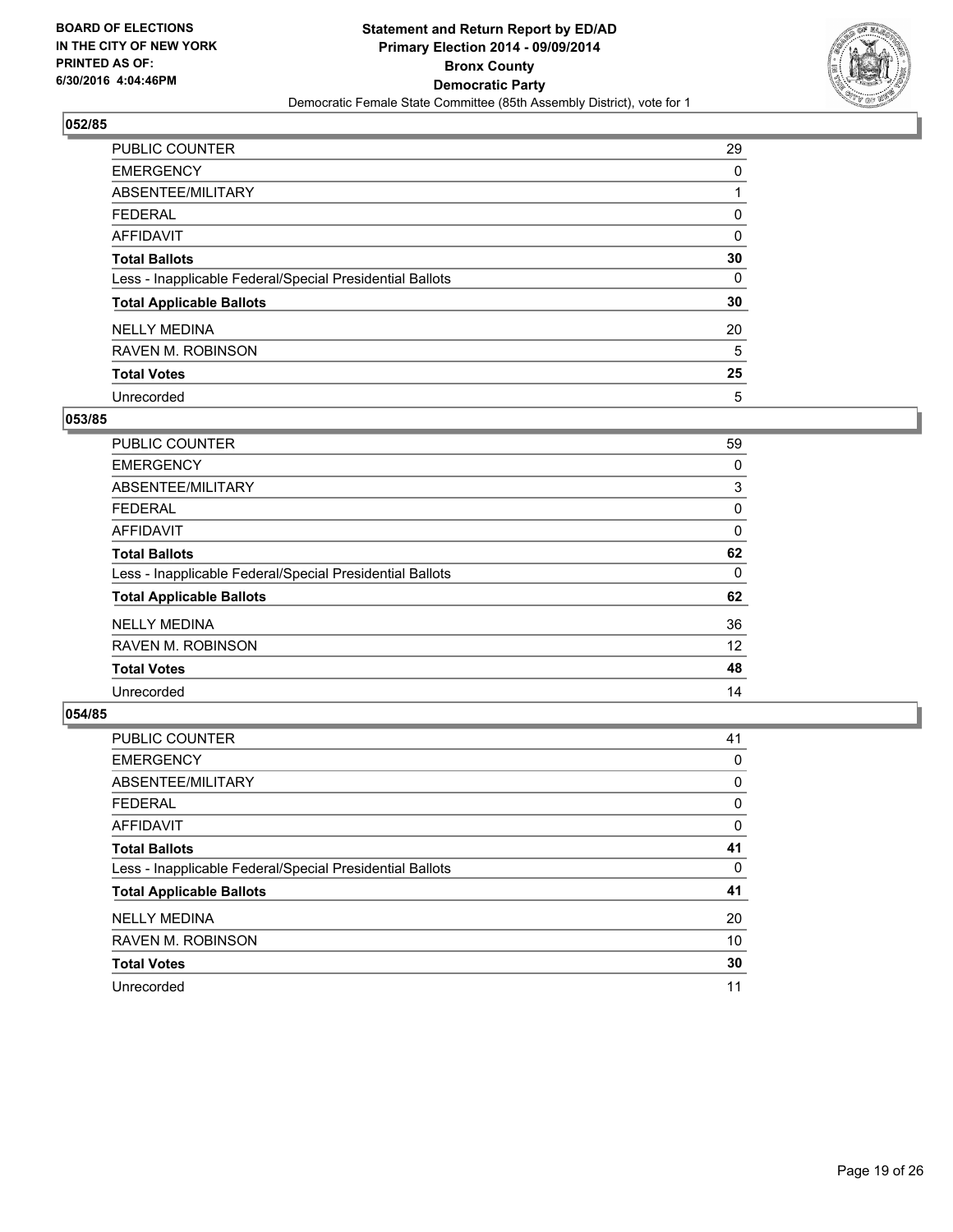

| PUBLIC COUNTER                                           | 42 |
|----------------------------------------------------------|----|
| <b>EMERGENCY</b>                                         | 0  |
| ABSENTEE/MILITARY                                        | 0  |
| <b>FEDERAL</b>                                           | 0  |
| <b>AFFIDAVIT</b>                                         |    |
| <b>Total Ballots</b>                                     | 43 |
| Less - Inapplicable Federal/Special Presidential Ballots | 0  |
| <b>Total Applicable Ballots</b>                          | 43 |
| <b>NELLY MEDINA</b>                                      | 33 |
| <b>RAVEN M. ROBINSON</b>                                 | 6  |
| <b>Total Votes</b>                                       | 39 |
| Unrecorded                                               | 4  |

#### **056/85**

| PUBLIC COUNTER                                           | 10 |
|----------------------------------------------------------|----|
| <b>EMERGENCY</b>                                         | 0  |
| ABSENTEE/MILITARY                                        |    |
| <b>FEDERAL</b>                                           | 0  |
| <b>AFFIDAVIT</b>                                         | 3  |
| <b>Total Ballots</b>                                     | 14 |
| Less - Inapplicable Federal/Special Presidential Ballots | 0  |
| <b>Total Applicable Ballots</b>                          | 14 |
| <b>NELLY MEDINA</b>                                      | 6  |
| <b>RAVEN M. ROBINSON</b>                                 | 2  |
| <b>Total Votes</b>                                       | 8  |
| Unrecorded                                               | 6  |
|                                                          |    |

| PUBLIC COUNTER                                           | 20 |
|----------------------------------------------------------|----|
| <b>EMERGENCY</b>                                         | 0  |
| ABSENTEE/MILITARY                                        |    |
| <b>FEDERAL</b>                                           | 0  |
| AFFIDAVIT                                                | 0  |
| <b>Total Ballots</b>                                     | 21 |
| Less - Inapplicable Federal/Special Presidential Ballots | 0  |
| <b>Total Applicable Ballots</b>                          | 21 |
| <b>NELLY MEDINA</b>                                      | 11 |
| <b>RAVEN M. ROBINSON</b>                                 | 8  |
| <b>Total Votes</b>                                       | 19 |
| Unrecorded                                               | 2  |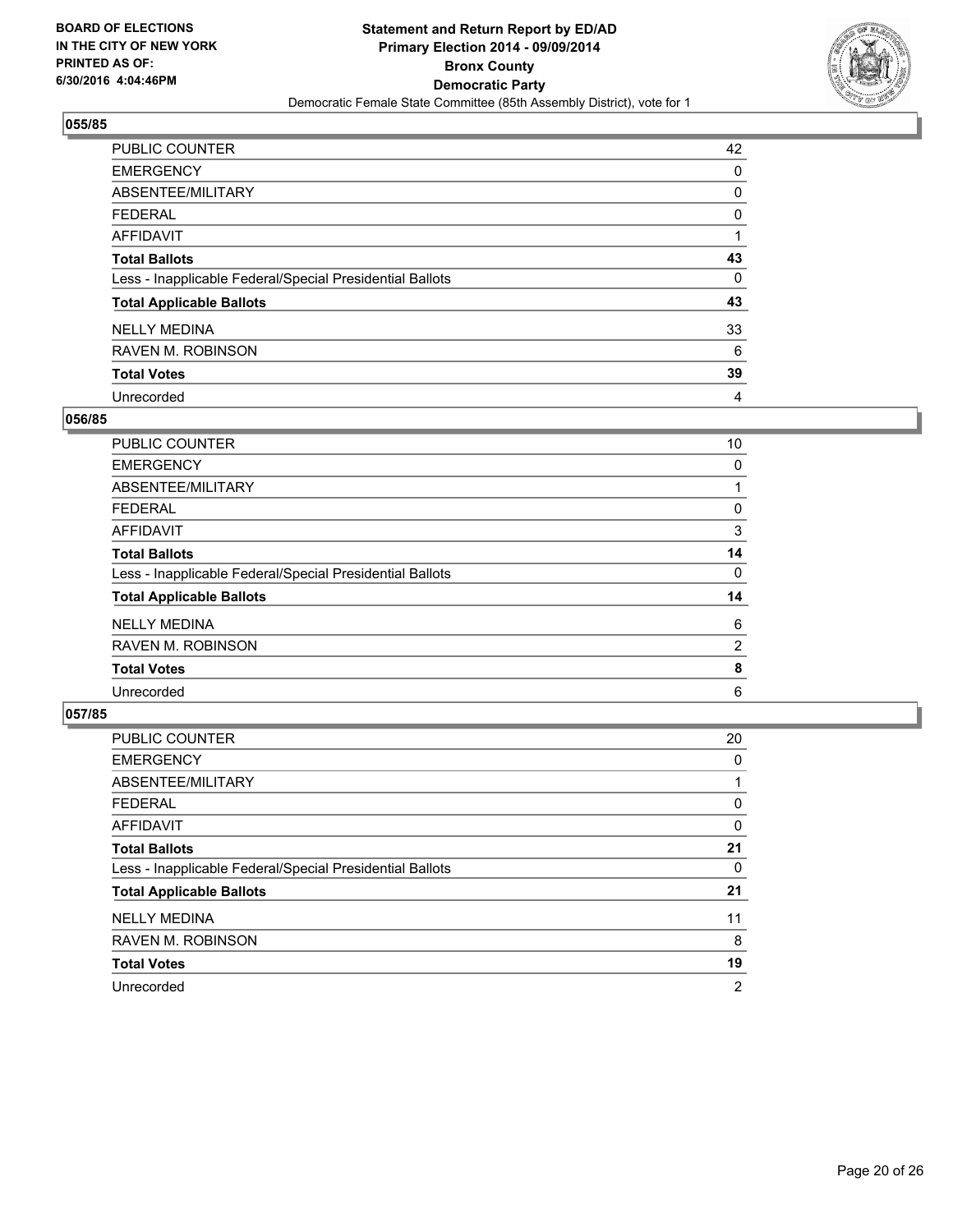

| <b>PUBLIC COUNTER</b>                                    | 41 |
|----------------------------------------------------------|----|
| <b>EMERGENCY</b>                                         | 0  |
| ABSENTEE/MILITARY                                        | 2  |
| <b>FEDERAL</b>                                           | 0  |
| <b>AFFIDAVIT</b>                                         | 0  |
| <b>Total Ballots</b>                                     | 43 |
| Less - Inapplicable Federal/Special Presidential Ballots | 0  |
| <b>Total Applicable Ballots</b>                          | 43 |
| <b>NELLY MEDINA</b>                                      | 26 |
| <b>RAVEN M. ROBINSON</b>                                 | 9  |
| <b>GEORGE ALVAREZ (WRITE-IN)</b>                         |    |
| <b>Total Votes</b>                                       | 36 |
| Unrecorded                                               | 7  |

# **059/85**

| PUBLIC COUNTER                                           | 46 |
|----------------------------------------------------------|----|
|                                                          |    |
| <b>EMERGENCY</b>                                         | 0  |
| ABSENTEE/MILITARY                                        |    |
| <b>FEDERAL</b>                                           | 0  |
| <b>AFFIDAVIT</b>                                         | 0  |
| <b>Total Ballots</b>                                     | 47 |
| Less - Inapplicable Federal/Special Presidential Ballots | 0  |
| <b>Total Applicable Ballots</b>                          | 47 |
| <b>NELLY MEDINA</b>                                      | 27 |
| <b>RAVEN M. ROBINSON</b>                                 | 12 |
| <b>Total Votes</b>                                       | 39 |
| Unrecorded                                               | 8  |

| PUBLIC COUNTER                                           | 75 |
|----------------------------------------------------------|----|
| <b>EMERGENCY</b>                                         | 0  |
| ABSENTEE/MILITARY                                        | 0  |
| <b>FEDERAL</b>                                           | 0  |
| <b>AFFIDAVIT</b>                                         | 0  |
| <b>Total Ballots</b>                                     | 75 |
| Less - Inapplicable Federal/Special Presidential Ballots | 0  |
| <b>Total Applicable Ballots</b>                          | 75 |
| <b>NELLY MEDINA</b>                                      | 51 |
| <b>RAVEN M. ROBINSON</b>                                 | 14 |
| <b>Total Votes</b>                                       | 65 |
| Unrecorded                                               | 10 |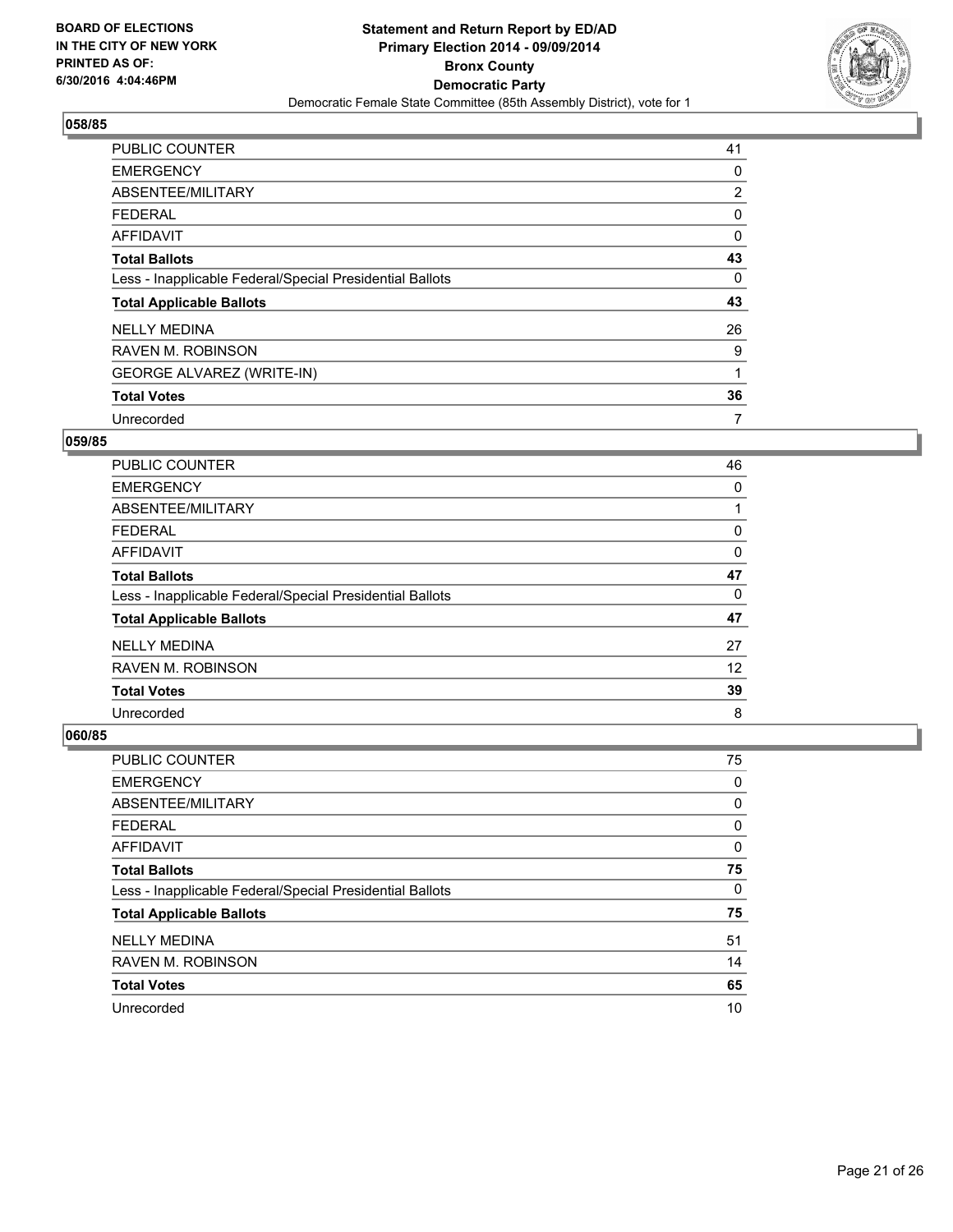

| PUBLIC COUNTER                                           | 26 |
|----------------------------------------------------------|----|
| <b>EMERGENCY</b>                                         | 0  |
| ABSENTEE/MILITARY                                        | 0  |
| <b>FEDERAL</b>                                           | 0  |
| <b>AFFIDAVIT</b>                                         | 0  |
| <b>Total Ballots</b>                                     | 26 |
| Less - Inapplicable Federal/Special Presidential Ballots | 0  |
| <b>Total Applicable Ballots</b>                          | 26 |
| <b>NELLY MEDINA</b>                                      | 18 |
| <b>RAVEN M. ROBINSON</b>                                 |    |
| <b>Total Votes</b>                                       | 19 |
| Unrecorded                                               | 7  |

#### **062/85**

| <b>PUBLIC COUNTER</b>                                    | 44 |
|----------------------------------------------------------|----|
| <b>EMERGENCY</b>                                         | 0  |
| ABSENTEE/MILITARY                                        |    |
| <b>FEDERAL</b>                                           | 0  |
| <b>AFFIDAVIT</b>                                         | 0  |
| <b>Total Ballots</b>                                     | 45 |
| Less - Inapplicable Federal/Special Presidential Ballots | 0  |
| <b>Total Applicable Ballots</b>                          | 45 |
| <b>NELLY MEDINA</b>                                      | 24 |
| <b>RAVEN M. ROBINSON</b>                                 | 9  |
| <b>Total Votes</b>                                       | 33 |
| Unrecorded                                               | 12 |
|                                                          |    |

| PUBLIC COUNTER                                           | 57 |
|----------------------------------------------------------|----|
| <b>EMERGENCY</b>                                         | 0  |
| ABSENTEE/MILITARY                                        | 3  |
| <b>FEDERAL</b>                                           | 0  |
| AFFIDAVIT                                                |    |
| <b>Total Ballots</b>                                     | 61 |
| Less - Inapplicable Federal/Special Presidential Ballots | 0  |
| <b>Total Applicable Ballots</b>                          | 61 |
| <b>NELLY MEDINA</b>                                      | 34 |
| <b>RAVEN M. ROBINSON</b>                                 | 6  |
| <b>Total Votes</b>                                       | 40 |
| Unrecorded                                               | 21 |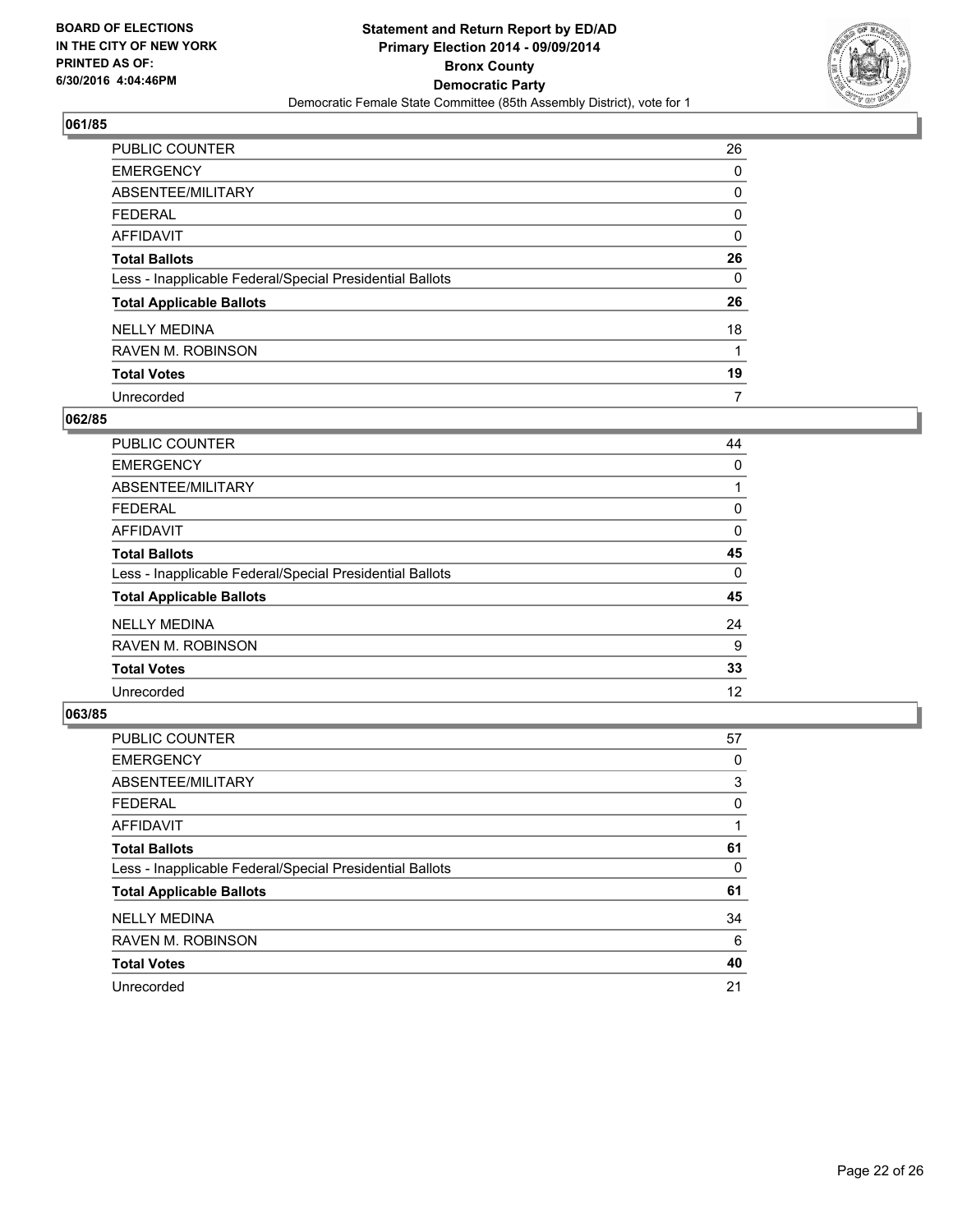

| <b>PUBLIC COUNTER</b>                                    | 56 |
|----------------------------------------------------------|----|
| <b>EMERGENCY</b>                                         | 0  |
| ABSENTEE/MILITARY                                        | 0  |
| <b>FEDERAL</b>                                           | 0  |
| <b>AFFIDAVIT</b>                                         | 2  |
| <b>Total Ballots</b>                                     | 58 |
| Less - Inapplicable Federal/Special Presidential Ballots | 0  |
| <b>Total Applicable Ballots</b>                          | 58 |
| <b>NELLY MEDINA</b>                                      | 33 |
| <b>RAVEN M. ROBINSON</b>                                 | 8  |
| UNATTRIBUTABLE WRITE-IN (WRITE-IN)                       | 1  |
| <b>Total Votes</b>                                       | 42 |
| Unrecorded                                               | 16 |

#### **065/85**

| PUBLIC COUNTER                                           | 65 |
|----------------------------------------------------------|----|
| <b>EMERGENCY</b>                                         | 0  |
| ABSENTEE/MILITARY                                        | 0  |
| <b>FEDERAL</b>                                           | 0  |
| <b>AFFIDAVIT</b>                                         | 0  |
| <b>Total Ballots</b>                                     | 65 |
| Less - Inapplicable Federal/Special Presidential Ballots | 0  |
| <b>Total Applicable Ballots</b>                          | 65 |
| <b>NELLY MEDINA</b>                                      | 30 |
| <b>RAVEN M. ROBINSON</b>                                 | 8  |
| <b>Total Votes</b>                                       | 38 |
| Unrecorded                                               | 27 |

| PUBLIC COUNTER                                           | 51 |
|----------------------------------------------------------|----|
| <b>EMERGENCY</b>                                         | 0  |
| ABSENTEE/MILITARY                                        |    |
| <b>FEDERAL</b>                                           | 0  |
| AFFIDAVIT                                                |    |
| <b>Total Ballots</b>                                     | 53 |
| Less - Inapplicable Federal/Special Presidential Ballots | 0  |
| <b>Total Applicable Ballots</b>                          | 53 |
| <b>NELLY MEDINA</b>                                      | 25 |
| <b>RAVEN M. ROBINSON</b>                                 | 5  |
| <b>Total Votes</b>                                       | 30 |
| Unrecorded                                               | 23 |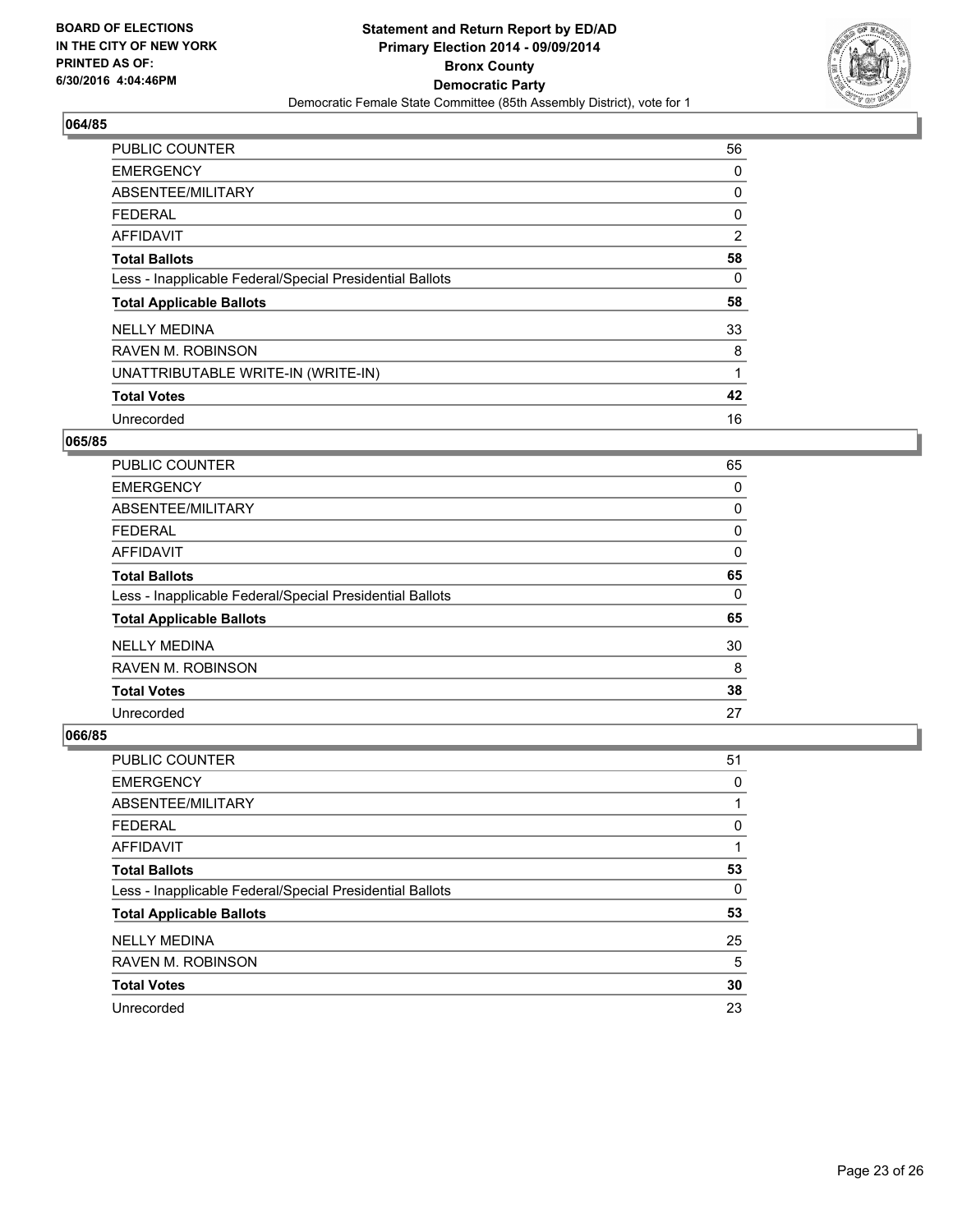

| PUBLIC COUNTER                                           | 38 |
|----------------------------------------------------------|----|
| <b>EMERGENCY</b>                                         | 0  |
| ABSENTEE/MILITARY                                        |    |
| <b>FEDERAL</b>                                           | 0  |
| <b>AFFIDAVIT</b>                                         | 0  |
| <b>Total Ballots</b>                                     | 39 |
| Less - Inapplicable Federal/Special Presidential Ballots | 0  |
| <b>Total Applicable Ballots</b>                          | 39 |
| <b>NELLY MEDINA</b>                                      | 21 |
| <b>RAVEN M. ROBINSON</b>                                 | 7  |
| <b>Total Votes</b>                                       | 28 |
| Unrecorded                                               | 11 |

#### **068/85**

| PUBLIC COUNTER                                           | 98  |
|----------------------------------------------------------|-----|
| <b>EMERGENCY</b>                                         | 0   |
| ABSENTEE/MILITARY                                        | 6   |
| FEDERAL                                                  | 0   |
| <b>AFFIDAVIT</b>                                         | 3   |
| <b>Total Ballots</b>                                     | 107 |
| Less - Inapplicable Federal/Special Presidential Ballots | 0   |
| <b>Total Applicable Ballots</b>                          | 107 |
| <b>NELLY MEDINA</b>                                      | 54  |
| <b>RAVEN M. ROBINSON</b>                                 | 22  |
| <b>Total Votes</b>                                       | 76  |
| Unrecorded                                               | 31  |

| PUBLIC COUNTER                                           | 54 |
|----------------------------------------------------------|----|
| <b>EMERGENCY</b>                                         | 0  |
| ABSENTEE/MILITARY                                        | 0  |
| <b>FEDERAL</b>                                           | 0  |
| <b>AFFIDAVIT</b>                                         | 0  |
| <b>Total Ballots</b>                                     | 54 |
| Less - Inapplicable Federal/Special Presidential Ballots | 0  |
| <b>Total Applicable Ballots</b>                          | 54 |
| <b>NELLY MEDINA</b>                                      | 26 |
| <b>RAVEN M. ROBINSON</b>                                 | 9  |
| <b>Total Votes</b>                                       | 35 |
| Unrecorded                                               | 19 |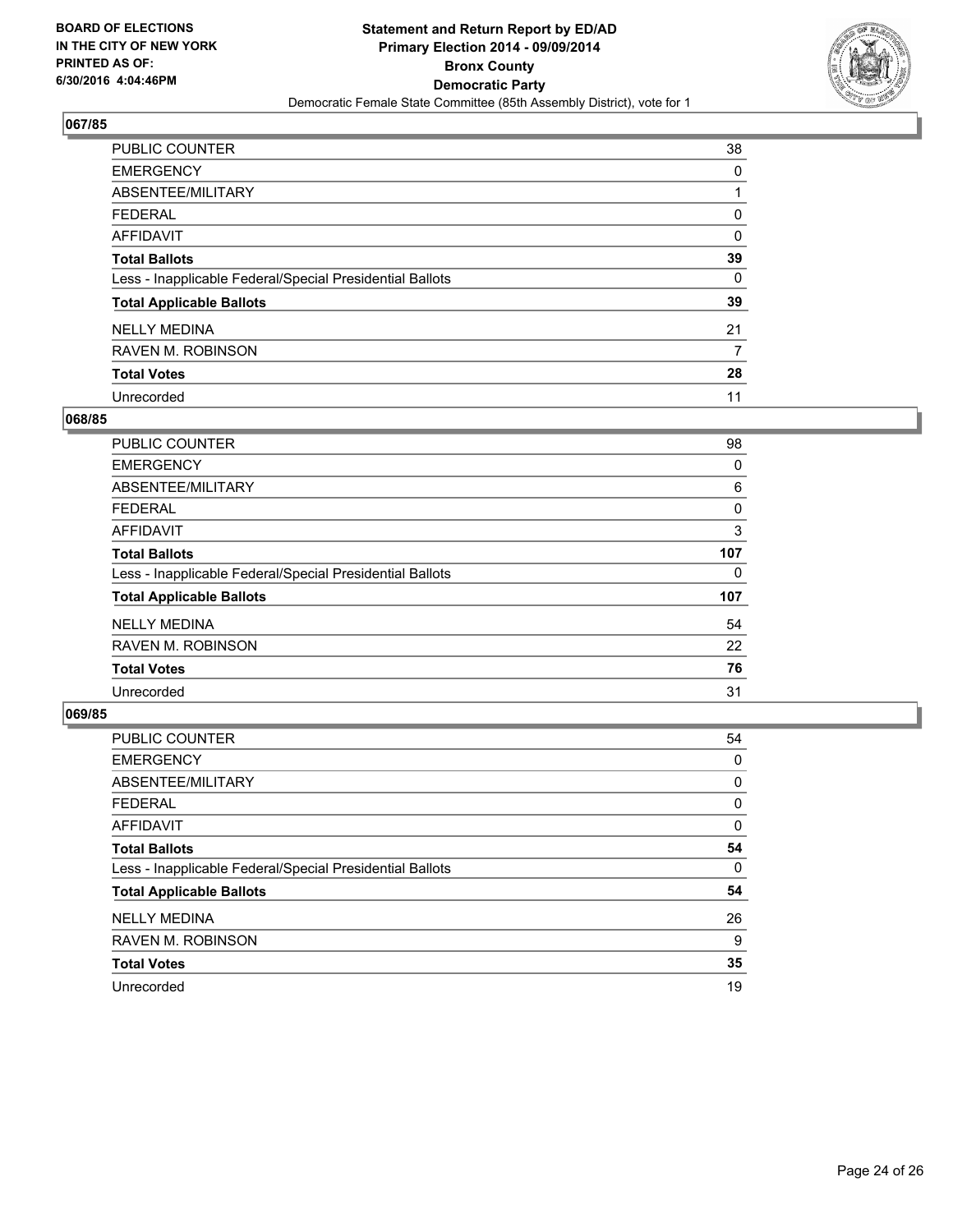

| PUBLIC COUNTER                                           | 38             |
|----------------------------------------------------------|----------------|
| <b>EMERGENCY</b>                                         | 0              |
| ABSENTEE/MILITARY                                        | $\overline{2}$ |
| <b>FEDERAL</b>                                           | 0              |
| <b>AFFIDAVIT</b>                                         |                |
| <b>Total Ballots</b>                                     | 41             |
| Less - Inapplicable Federal/Special Presidential Ballots | 0              |
| <b>Total Applicable Ballots</b>                          | 41             |
| <b>NELLY MEDINA</b>                                      | 22             |
| <b>RAVEN M. ROBINSON</b>                                 | 6              |
| <b>Total Votes</b>                                       | 28             |
| Unrecorded                                               | 13             |

#### **071/85**

| <b>RAVEN M. ROBINSON</b>                                 | 0 |
|----------------------------------------------------------|---|
| <b>NELLY MEDINA</b>                                      | 0 |
| <b>Total Applicable Ballots</b>                          | 0 |
| Less - Inapplicable Federal/Special Presidential Ballots | 0 |
| <b>Total Ballots</b>                                     | 0 |
| AFFIDAVIT                                                | 0 |
| <b>FEDERAL</b>                                           | 0 |
| ABSENTEE/MILITARY                                        | 0 |
| <b>EMERGENCY</b>                                         | 0 |
| <b>PUBLIC COUNTER</b>                                    | 0 |

## **072/85 COMBINED into: 035/85**

#### **073/85 COMBINED into: 035/85**

#### **074/85 COMBINED into: 035/85**

#### **075/85 COMBINED into: 035/85**

**076/85** 

| PUBLIC COUNTER                                           | 0 |
|----------------------------------------------------------|---|
| <b>EMERGENCY</b>                                         | 0 |
| ABSENTEE/MILITARY                                        | 0 |
| <b>FEDERAL</b>                                           | 0 |
| AFFIDAVIT                                                | 0 |
| <b>Total Ballots</b>                                     | 0 |
| Less - Inapplicable Federal/Special Presidential Ballots | 0 |
| <b>Total Applicable Ballots</b>                          | 0 |
| <b>NELLY MEDINA</b>                                      | 0 |
| <b>RAVEN M. ROBINSON</b>                                 | 0 |
| <b>Total Votes</b>                                       | 0 |
| 077/85 COMBINED into: 035/85                             |   |
| 078/85 COMBINED into: 035/85                             |   |

#### **079/85 COMBINED into: 035/85**